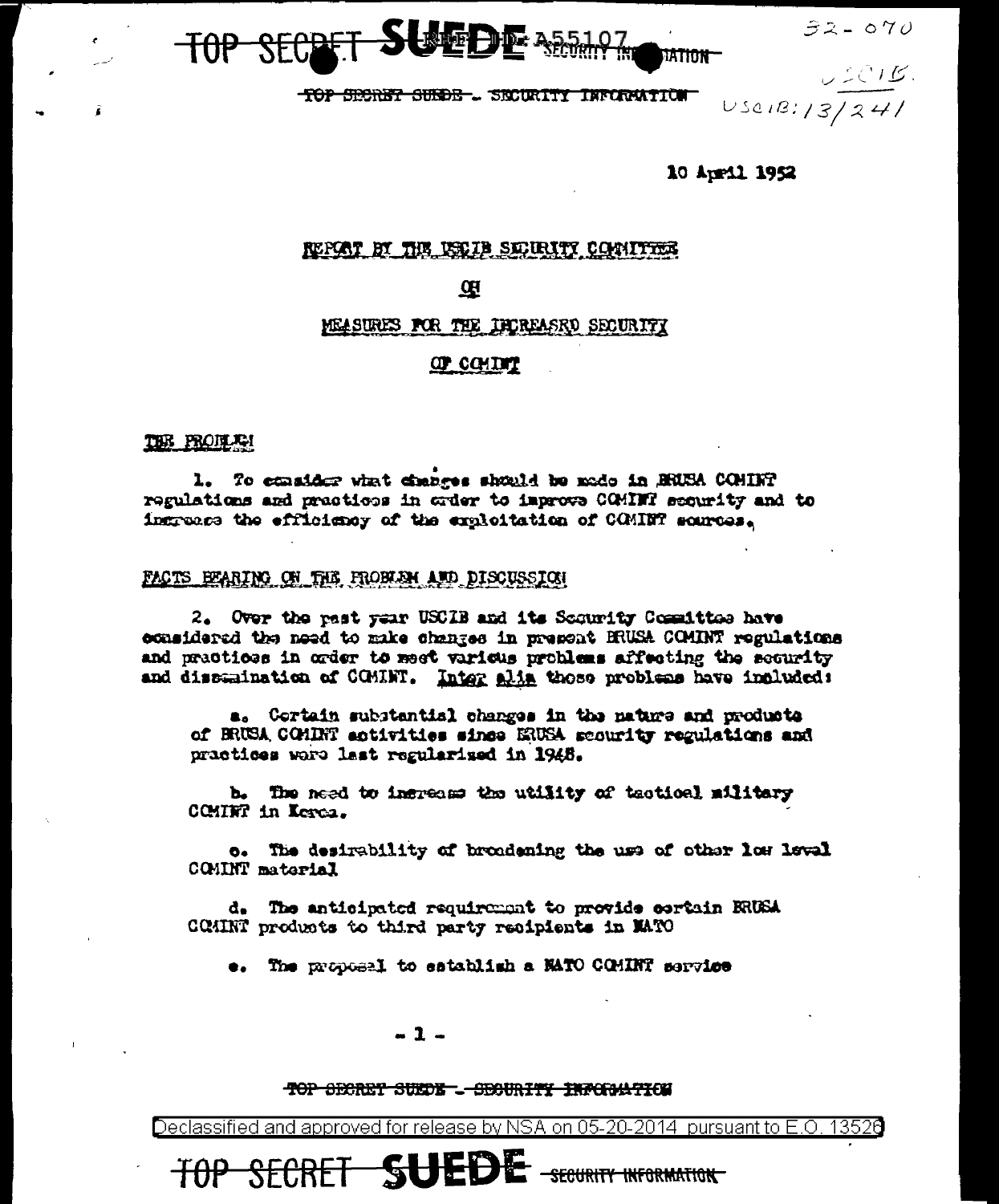

The create purel **ROTH WEBSTERN PARTICULAR** 

 $\ddot{ }$ 

ă Experience role-formation with the particular

ŗ Fluither of department of the property of the strength of the strength of the strength of the strength of the strength of the strength of the strength of the strength of the strength of the strength of the strength of the

3. This reproperties at the cordinal specifical or register of the state of the state of the state of the state of the cordinal control of the cordinal control of the cordinal control of the cordinal control of the cordina

es freedom terms of the control of the state and the state of the state of the state of the state of the state of the state of the state of the state of the state of the state of the state of the state of the state of the

b, Distributed an William Controller and the terms of the correction of the correction of the correction of the correction of the correction of the correction of the correction of the correction of the correction of the co

P and Q to the BRUSA Agreement and a revision of the present properties of the present approximate in the second approximate in the second of the Serman Marching on 24 March 1952. contracted that have defined a child contracted in Leakand and have a location of the contraction of the contraction of the contraction of the contraction of the contraction of the contraction of the contraction of the con

which wave greater that the and inferently by the delegations to the second resource of the second resource of the second resource of the second resource of the second resource of the second resource of the second resource 1952). These preparals were approved in present the present of the Second<br>1te Secondy-fifth Meating on 24 March 1952. ÷ The "Proposal Definitions and Cotogories of CRIFF" (09013 13/234 dated 18 March<br>12 prinoiphe by US013 at<br>1962.

providently by the Scoutity Compittee will contain occtain easiest<br>in existing BNRs security regulations and prosthese, The Security<br>Occultion has considered these changes in the 11ght of the final<br>papers of the remate BNR A both the action of the control of the control and the control in the transported in the control of the control of the control of the control of the control of the control of the control of the control of the control of t andlomed herent the i HUGA Agreemiathe These revisions may be summarized as follows. **Change our** 

a, The renoval of prose and properties brockesste from the the the committed of Committed intelligence of the conduction of the committed intelligence of the conduction of the conduction of the conduction of the conduction

BOST ERRICHT TERRICHT ERRICHTEN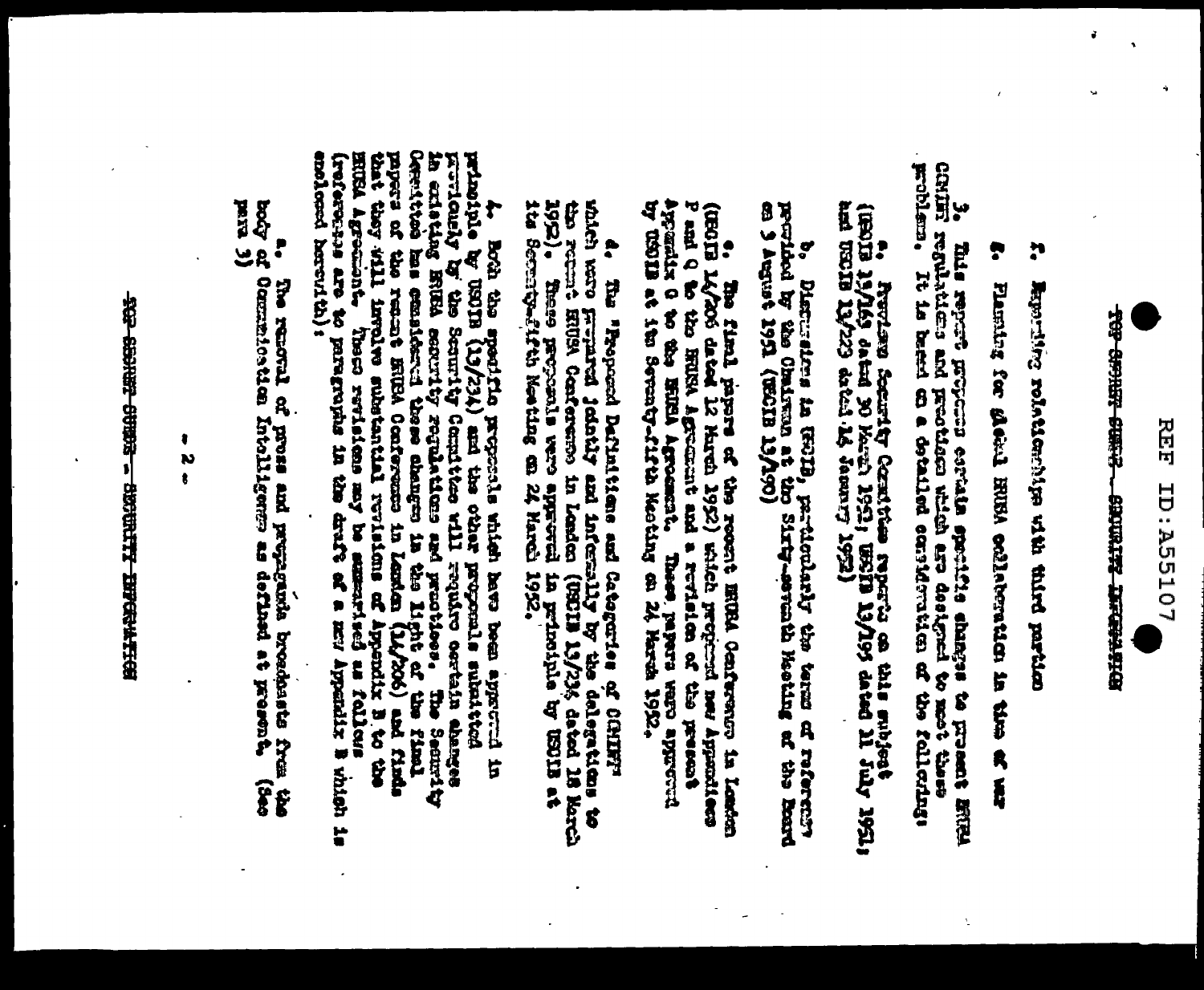**REF ID: A55107** 

TOP CORNER SVERS - SWARETY DIFORMATION

b. A since in the teminology applied to the extegrates of COMERT no as to:

(1) Elinicate the term "Spealed Intelligense" and mbotitulo therefor the torn "Crypt Intolligence":

(2) Distrusions was of the tours "Special Intelligence" ("Crypt Intellights") and "Ivafits Intelligence" as ontigentes for the hundling of CONTNT and employ them as terrs defining the scurves of COUNT. (See parts 3b and 3e)

(?) Establish now categories for the handling of COMING.  $(3 \leftrightarrow 32$  and 3d and 3o)

a. The establishment of three enterprise for the handling of COMRT (Categorics I, II and III) and prevision for the sub-<br>division of Categories I and II into various alasses to perait differentiation in the healing and dissemination of materials within these sategories. Allowares is mede for the use of suplemntary entracts for these additional, soparate element. Category III is received for certain low level COMINT materials -spe of handled on a new horse for more on a failed of of inieptrimici persons. (See pers 3f, 4.6, 10.11.)

d. The sciellightent of preschwes for eleccification and coloured protection of these new handling categories as follows:

(1) Oategory I to be TOP SECRET and to bear a TOP SECRET codruced. (See pares 8, 15, 31)

(2) Untegery II to be SECRET and to bear a SECRET code.  $word.$  (Soo paras  $9.15.31$ )

(3) Category III to be electified not leave than CONFIDENTIAL and not to be designated by a codeword. (See  $max 10$ 

e. The establishment of a meens whereby COHINT materials will be charging caedy included chairman charging the best headings of be resorded and regularised through the establishment of an additional aproxime to Appendix B. (See para 7)

#### $-3-$

TOP SECRET SURPLE SECTRITE INFORMATION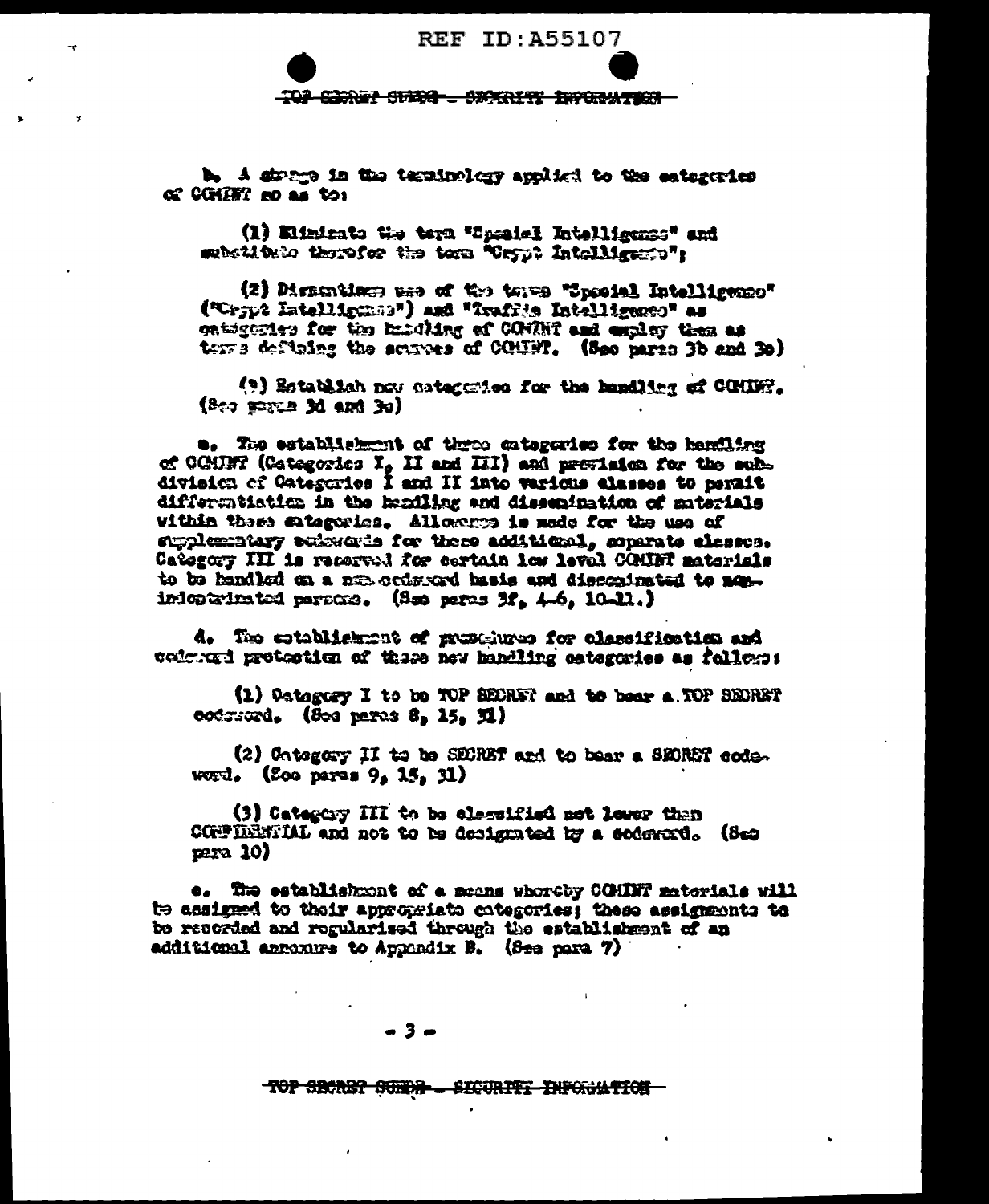

 $EO 3.3(h)(2)$ PL 86-36/50 USC 3605

> f. The establishment of propier regulations for the dissesimation of Categories I and II COMET, implating provision tints

g. The establishment of presign regulations for the dissemination of Category III COMINT, including provision that:

(1) Category III COMINT shall noveally be handled via COMINT channels, but may be dissominated in the seme monner as other intelligence meterials of similar classification.  $(Soo<sub>para</sub> 28 and 34)$ 

TOP SECRET SUMME - SECURITI INFORMATION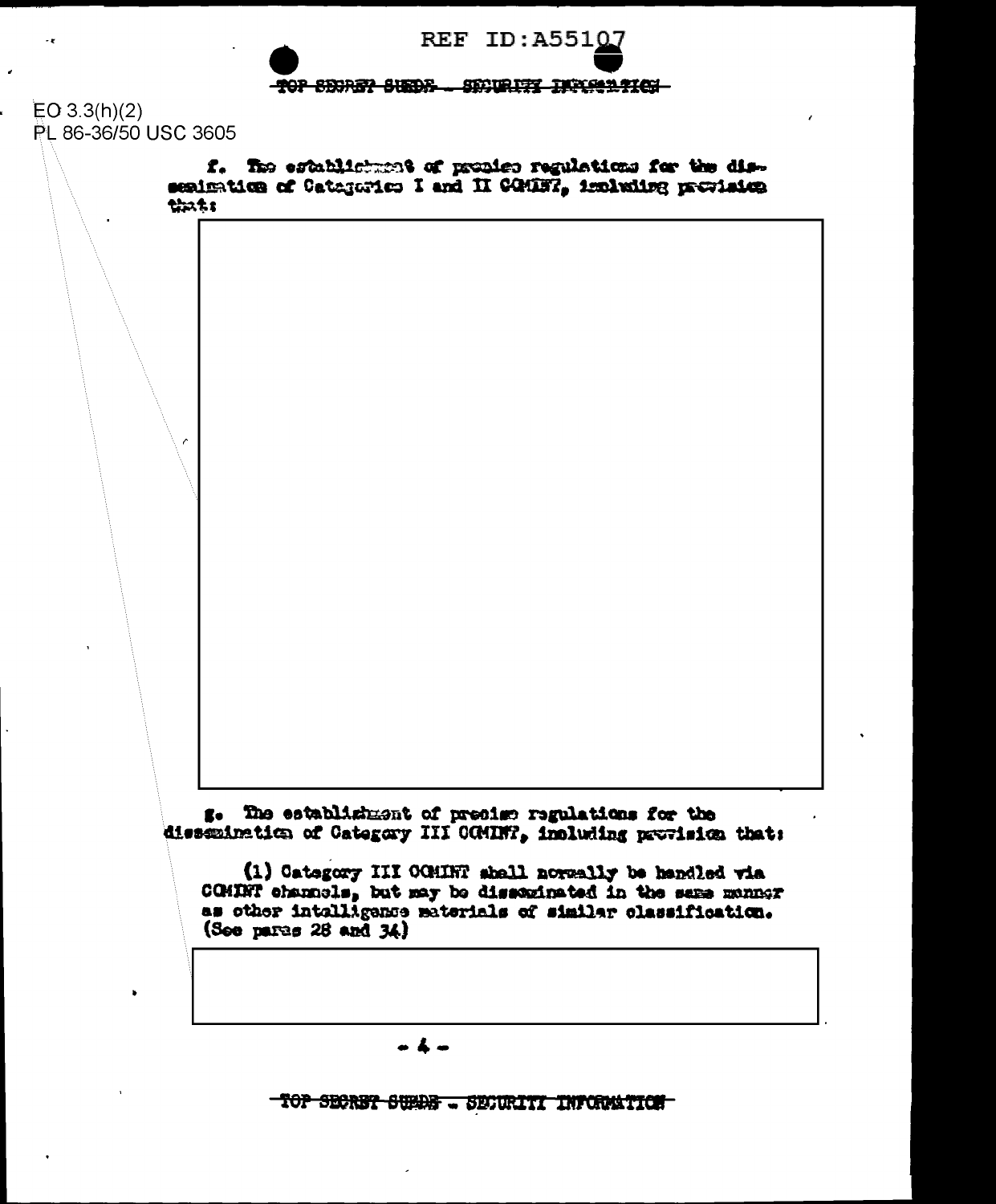**REF ID: A55107** 

 $EO 3.3(h)(2)$ PL 86-36/50 USC 3605

. TOP SECRET SUEDE ... SECORITY TEPORANTON

(3) Category III COMINT may not be dissenimated by sudie in plain language aven in the form of operational erform when ne saitable means of semire equipplextions is svailable.  $(3<sub>00</sub> )<sub>max</sub> (75<sub>0</sub>)$ 

h. The establishment of a elerr definition of "suitable ecrep" for soldon to be taken on the hasis of COMIN'. (See  $px_1 27$ 

i. Provision for special harvitag and nore limited dissamination of COMINT items requiring such treatment. (Ses  $max29$ 

1. Elimination of the present arbitrary time limit governing the exposure of indootrinated persons to hesardows conditions. and the substitution therefor of a provision requiring a deternination in each instance baund on the timeliness and sensitivity of the COMINT knowledge of the parson whose assignment is in question. It is provided furths: that this determination shall be made only by senior officers or officials at a level to be established by USCIB and LSIB.

k: Frowleion that regulations guverning standards for COMINT sesurity invastigations and electence be examinged between USOIB erd LSID, (See mere 19)

1. Provision that USCIB and ISIB shall maintain lists of indestribated persons authorized to have access to both categories I and II COMINT.  $(3<sub>0</sub>6<sub>0</sub>)<sub>0</sub>$  parts  $(22)$ 

m. Provision that USCIB and ISIB shall exchange lists of the total member of indestrinal el persons authorized to have access to both categories I am' II COMINT. (See para 23)

#### - 5 -

**-TOP SECRET SUEDS \_ SUGGETTY INFORMATION**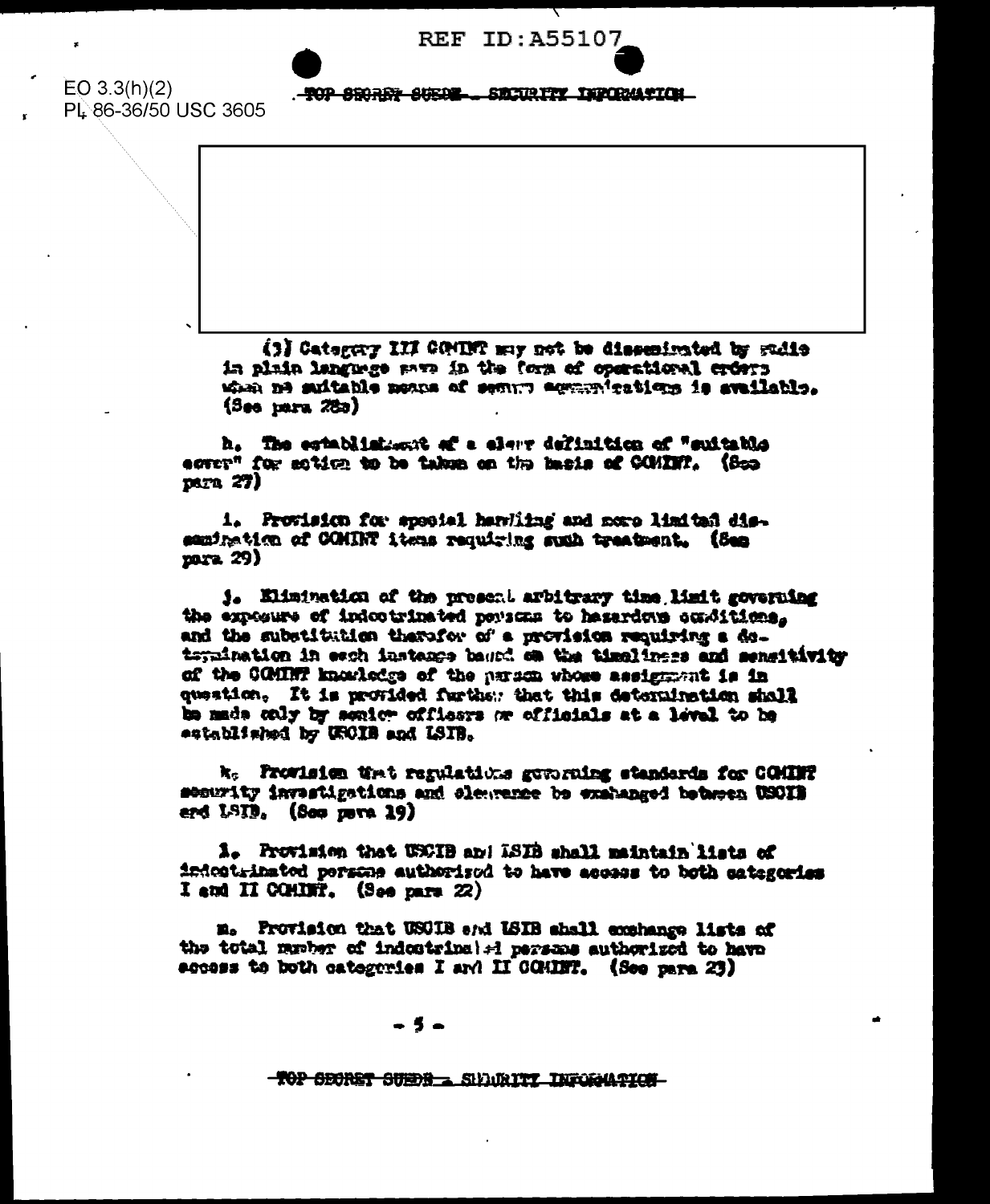

5. Upon rovision of Appendix B and the assistence of COMINT materials to the appropriate mov entercrise, it will be necessary cameras spresses of the hosteptions or revised to the presence of the of to Augustix B and to the other apparaters to the BRUSA Agreement as that they will cenform to the mineiples and terminolegy astablished in the maw Apporting B.

#### **COECIASIONS**

6. Cartain example should be made now to HUSA security regulations and practices in order to provide for the proposal definitions and eatogeries of CCHINP which have bum approved in primeiple by USOIB and to nost other problems affecting COMINT security and dissenimation which have been considered by USOIB and its Security Conmittee. These changes shauld include:

a. A substantial revision of Appendix B to inalate the changes listed in paras As-a above as presented in the draft of a new Appendix B which is attented as Incleaves 1.

b. The establishment of a new annexure to Appendix B which will list the detailed assignment of COMINT materials to the appropriato, new entegaries.

's. The correstion or revision of the present annamore to Appendix B and the other appendices to the BRUSA Agreement so that they will senform to the primatples and texninology of the now Appendix B.

#### RECOMBRIDATIONS

7. It is recommended that:

a. The proposed new Appendix B (Inclosure 1) be approved by USCIB as a basis for megotiation with ISIB: a copy of this draft Appendix B to be forwarded to LSIB new.

b. The USOIB Coordinator be dasignated to have prepared:

(1) A proposed new amorgine to Appendix B which will asaign COMINT materials to the appropriate now eategories

-6-

TOP SHOREY SUMMS - SHOURITI INFORMATION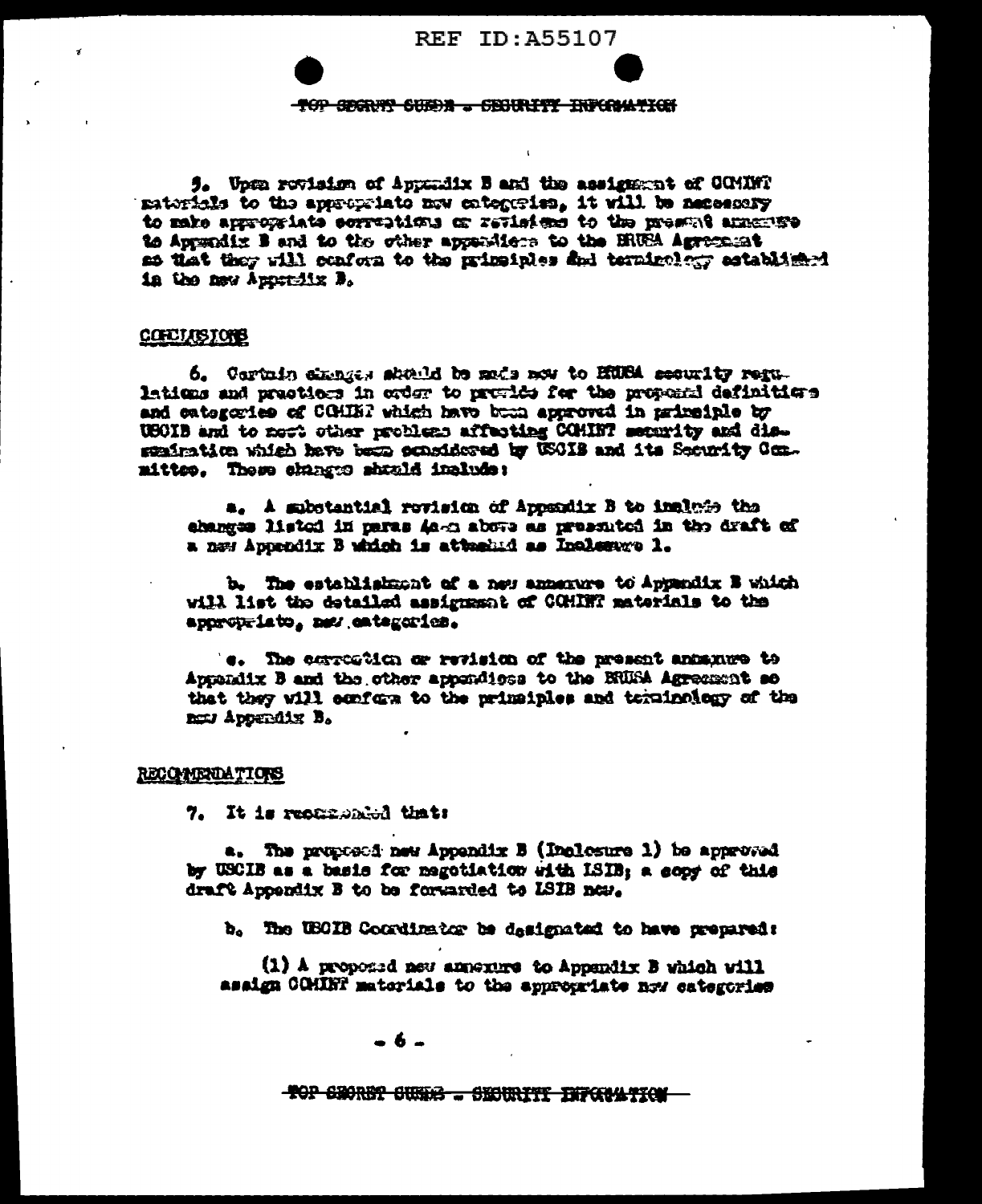**REF ID: A55107** 

TOP SECRET SUEDE - SECRETTY INFORMATION

(2) A list of regulated oditorial correstions or revisions nected in the present asperture to Appendix B and the other appendices to the HUSA Agreement.

s. Upma review and approval by USCIB of the draft amenums to Appendix B (b(1) above), the total decumentation prepared by the USCIB Cocadinator (b(1) and (2) above) be forwarded to ISIR.

d. USCIB designate a roprescritative or representatives to negotiate with representatives of ISIB in revising Appendix B and making resultant changes in the other appendices to the BRUSA Agrecate to

TOP SECRET SUEDS - SECURITY INFORMATION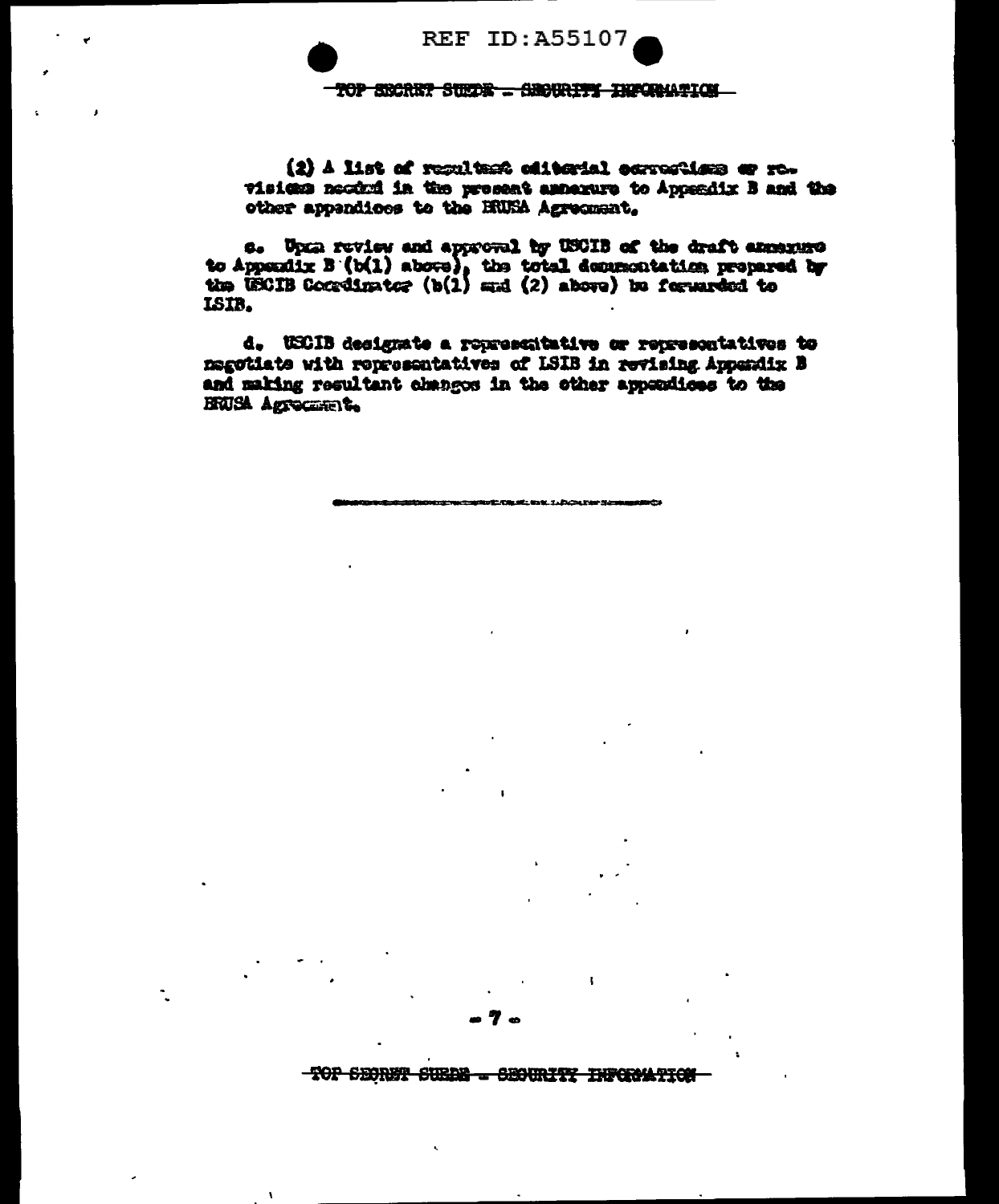# REF ID: A55107

TOP SEORER - SECURITY INFORMATION

DRAFT.

10 April 1952

#### APENDUX B

 $\ddot{\phantom{a}}$ 

## TARIF OF OCUTORIA

| <b>Fare 1-3</b> | Introduction | Page 1 |
|-----------------|--------------|--------|
|-----------------|--------------|--------|

## DEFINITIONS AND CATEGORIES

| Para 3  | Communications Intelligences<br>Crypt Intelligence and<br>Traffic Intelligence | Pago 2<br>٠ |
|---------|--------------------------------------------------------------------------------|-------------|
| Para 4  | Ostogory I COMINI                                                              | Page 3      |
| Fort. 5 | Category II CONINY                                                             | Page 3      |
| Para 6  | Category III COMET                                                             | Pago 4      |
| Para 7  | Presine Content of Categories                                                  | Pago 4      |

## CLASSIFICATION AND COUNCIUS

| Para 8       | Category I COMINT<br>٠      | Page 4 |
|--------------|-----------------------------|--------|
| Para 9       | Crisgory II COMINT          | Pago 5 |
| Para 10      | Category III COMINT         | Page 5 |
| Para 11<br>۰ | Olasses of COMINY           | Fage 5 |
| Para 12      | Teghnical Material (Matter) | Page 5 |
| Para 19      | Dogayanta                   | Page 4 |
| Para 14      | Ren Traffig<br>٠            | Page 5 |
| Paro 15      | <b>Qoleyce 20</b>           | Page 6 |

#### TOP SECRET \_\_ SECURITY DINICIATION

## TOP-SECRET SECURITY INFORMATION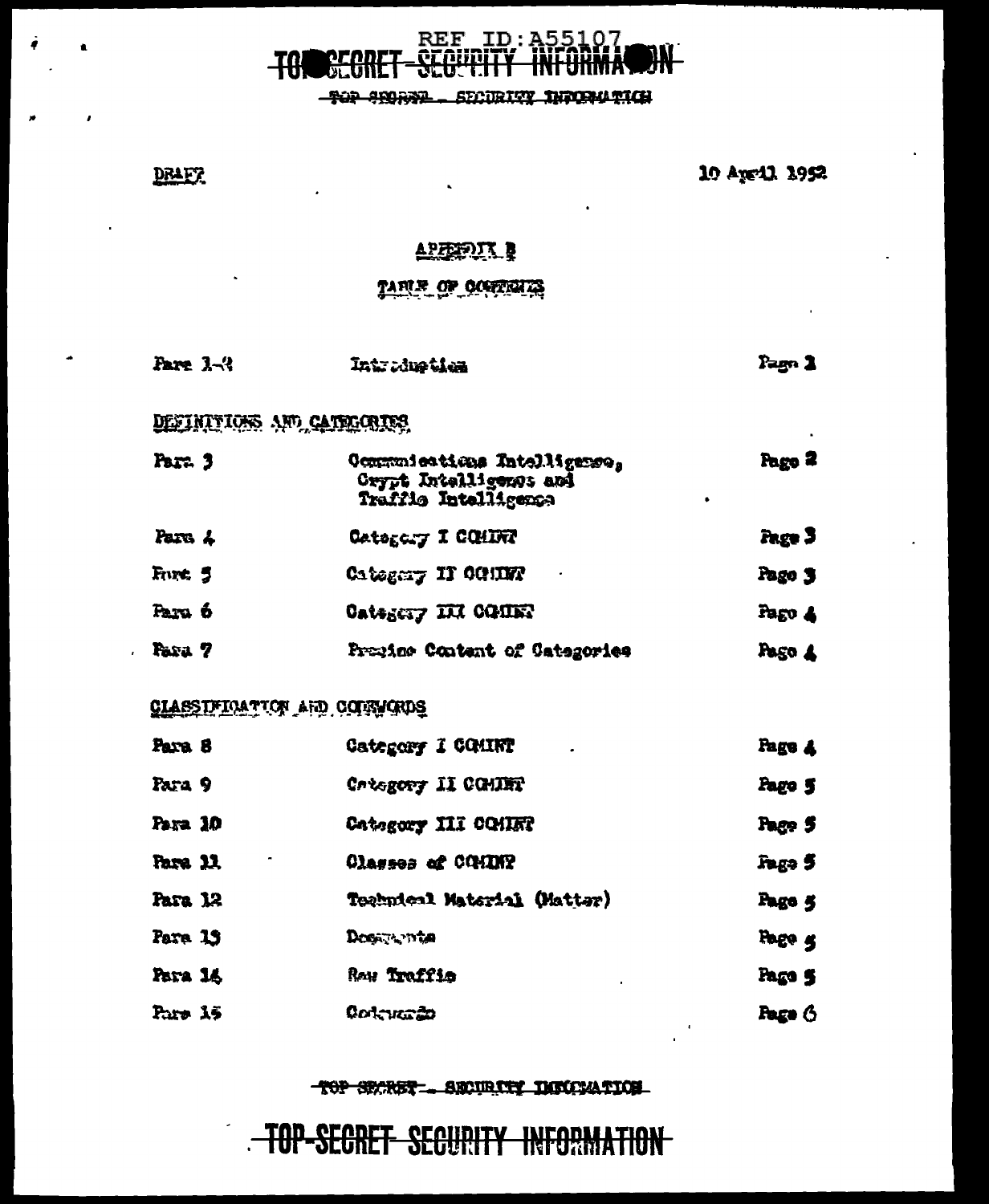**REF ID:A55107** 

#### TOP SHORES - SHOURIFY INFORMATION

## PRINCIPLES OF SEQURITY

 $\mathbf{r}$ 

| Para 16.       |                             | Preservation of the Source                       | Pago 6      |  |
|----------------|-----------------------------|--------------------------------------------------|-------------|--|
| Para 17        |                             | The Time Limit for Safeguarding<br><b>CONTRY</b> | Page 6      |  |
| Para 16        |                             | Protestica of Indestrinated<br>Persons           | Pago 7      |  |
| Para 19        |                             | Security Investigations ard<br>Clearangs         | Page 7      |  |
| Pare 20        |                             | Indoctrination                                   | Pago 8      |  |
| <b>Para 21</b> |                             | <b>R</b> margemey Indoctrinations                | Page 9      |  |
| <b>Para 22</b> |                             | Records of Indoctrinated<br>Persons              | Page 10     |  |
| Para 23        |                             | Exchange of Records of<br>Indoctrinated Persons  | Page 10     |  |
| <b>Para 24</b> |                             | Access to COMINT Agencies                        | Page 10     |  |
| Para 25        |                             | Custody of COMINT Materials                      | Pago 10     |  |
|                | PRINCIPLES OF DISSECURATION |                                                  |             |  |
| Para 26        |                             | The Nond-to-Know                                 | Pago 11     |  |
| Para 27        |                             | Disserivation of Catogories<br>I and II COMINT   | $P_2$ $P_3$ |  |
| Para 28        |                             | Discusination of Category<br>III COHINT          | Page 24     |  |
| Para 29        |                             | Special Hondling for Linited<br>Distribution     | Page 16     |  |
| Para 30        |                             | Prohibition on Commonstal Use                    | Pago 16     |  |
|                |                             |                                                  |             |  |

TOP CRORES - SECURITY INFORMATION.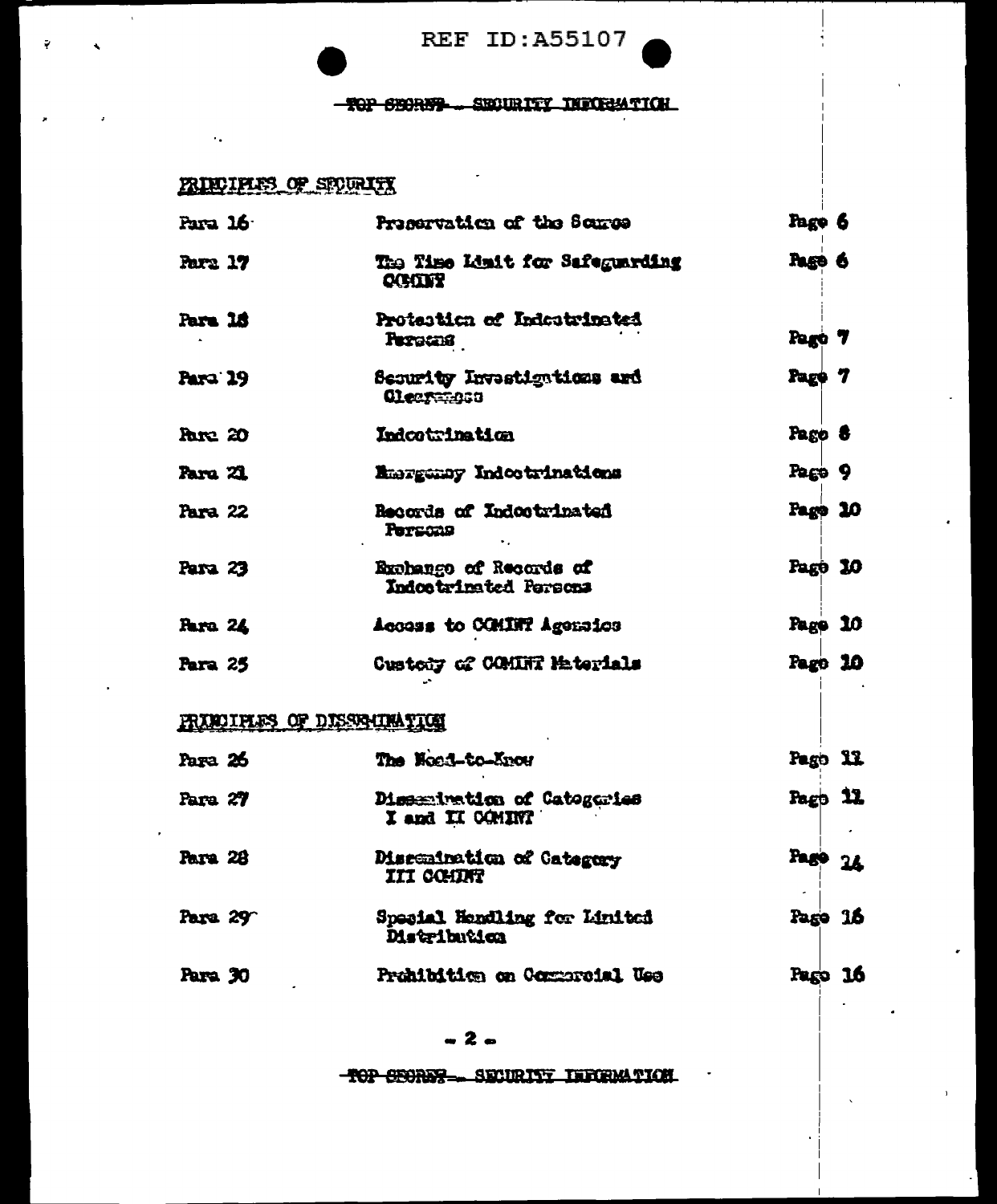REF ID:A55107

#### -TOP SECRET- SECURITY DEVELOPING

## **PRODIEURES**

÷

| Para 31        | Application of Classifications<br>and Codesservia   | Page 16        |  |
|----------------|-----------------------------------------------------|----------------|--|
| <b>Para 32</b> | Transaicsion of Category I COMIFF                   | <b>Pago 17</b> |  |
| Page 33        | Transmission of Category II COMING                  | <b>Page 18</b> |  |
| <b>Para 34</b> | Transmission of Category III CONIET                 | Page 16        |  |
| Para 35        | Transmission of Ray Traffis                         | Pago 26        |  |
| Para 36        | Use of Special Cryptographic<br>Channels or Ciphers | Page 16        |  |

-2

-TOP SECRET - CECURITY INFORMATION-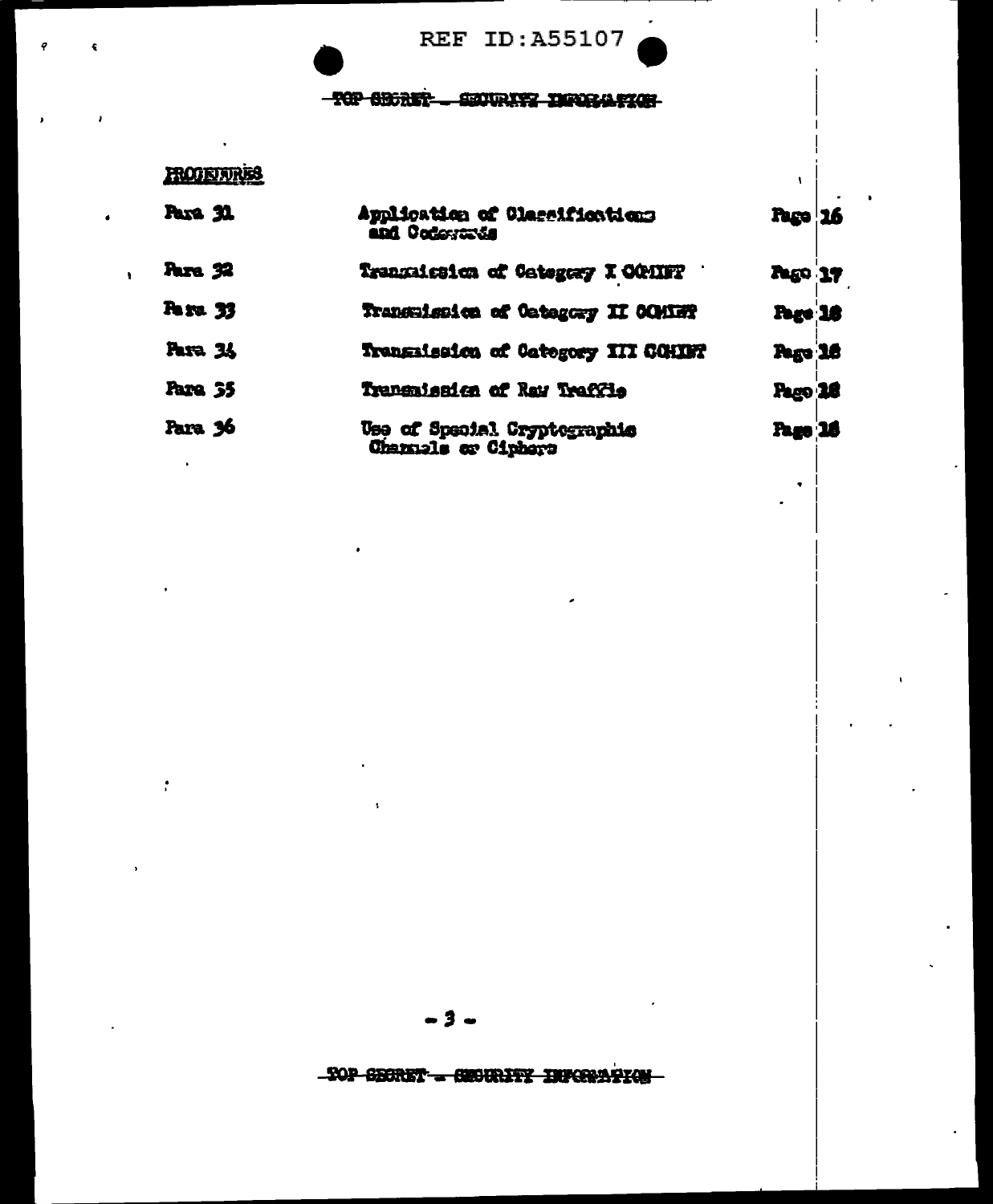**REF ID: A55107** 

TOP SUDRET \_\_ SECURITY TERMINATION

#### APPREDIX R

#### RIFLINES OF SHIRTIT AND DISSENTENTION

#### **INTRODUCTION**

1. These pripoirles shall be the basis of all regulations for the scourity and dissentantion of Commutation Intelligence issued by or unier the authority of USCIB or ISIB and other appropriate officials of the Governments of the two parties. The soope and phrasing of such regulations may vary in accordance with requirements of the parties, aggroies, departments, and ministries to whan they are designed to apply, but all shall be in accord with these basic principles in every respect. To cnsure uniform interpretation of what constitutes such accord, cash party shall forward all such regulations to the other for information.

.2. It is recognized that, while the following principles are in general of universal application, provision should be made for pertinent modifications in the event of war or exergency to ensure that the maximum operational benefit consistent with socurity is derived from the source. Provision is made herounder for modification in specific situations. It is contemplated that in time of war, or exceptionally as agreed to jointly by USOIB and LSIB, additional regulations exbodying exergency provisions shall be brought into force by the respective parties.

. 1.

#### **- TOP SHORES** SECURITY INFORMATION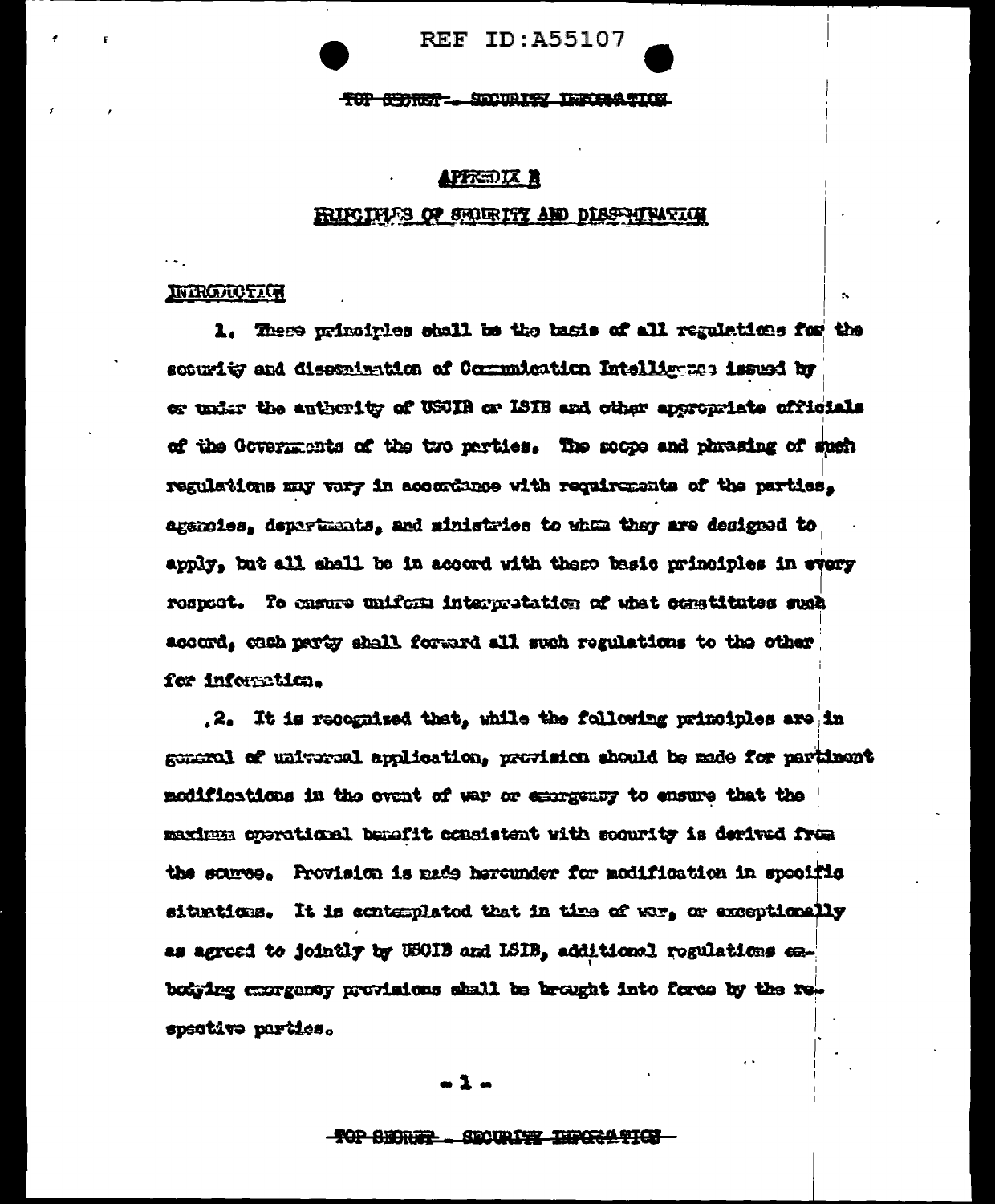**REF ID: A55107** 

TOP SHORET - SECURITY INFORMATION

EO 3.3(h)(2) PL 86-36/50 USC 3605

## DEVINITIONS AND OATHERING

3. Oggennination Intelligence, (OGNIET) is the nome given to all intolligence information and tochnical material (matter) resulting from the intercoption and study of telesomunications, except press and propaganta broadcosts , not criginated by United States or Eritish authorities.

a. The terms Communication Intelligence (COMMI) and Signal Intelligence (SIDINT) are graciation.

Traffic Intelligence is that Communication Intelligence a. which results from traffic analysis (the study of procedure signals, callsigns, message headings, D/F bearings and other externals of communications) and from plain text, i.e., informatica produced by all means short of the actual crypteralysis. of the text of intercepted communications.

d. Communication Intelligence is divided into three estogories, as follows:

- (1) Category I COMINT
- (2) Category II COMINT
- (3) Category III COMINT

- 2 -

**TOP SEERE? \_ SECIETTY THREES TOP**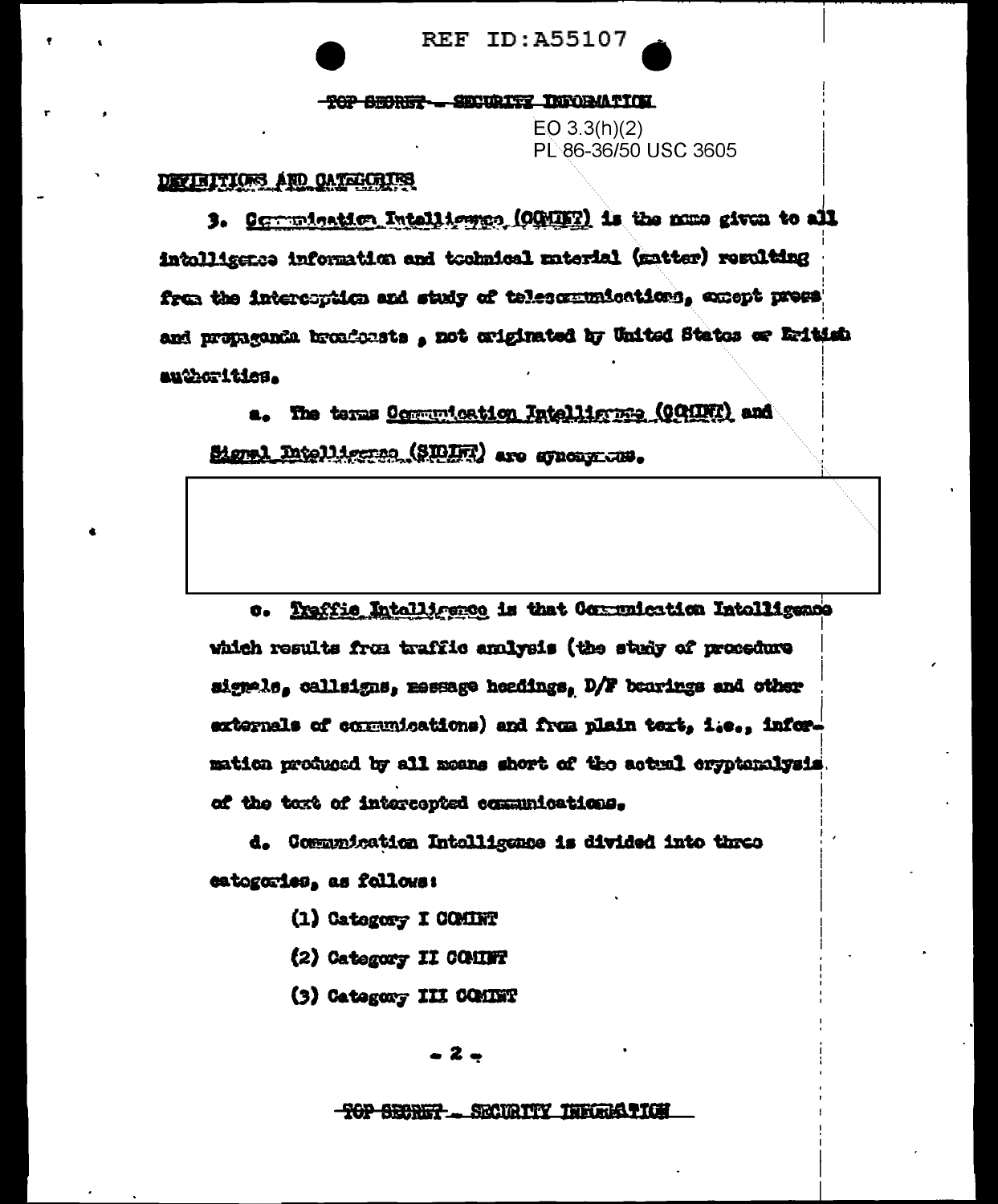**REF ID: A55107** 

#### **TOP CHORES - CHOURTS INFORMATION**

o. Communiontion Intelligence will be placed in Categorics I, II or III as makelly agredd by USOIB and ISIB from time to timo.

f. As agreed by USOIB and LSIB, Oatsgories I and II COMINT may be method into apparate classes in exter to permit differentistica in the proceeding, exploitation, or dissemination of muterial requiring still nere limited distribution.

4. Category I COHIN? is that Communication Intolligence for which the protection of scures or content is the overriding consideration and which must, therefore, be given the highest degree of scourity protection. In general it will irelate:

a. Crypt intelligence except that specifically included in Categories II and III

b. Crypt intelligence conockning weather derived from the commutentions of meterological organizations.

O. Traffic intolligence involving calleigns or message headings entrypted in codes or ciphers of high security gradings as may bo specified by USCIB and ISIB.

d. Other traffic intolligence and certain plain toxt material as specifically and mutually agreed by USCIB and ISIB.

5. Category II COMINT is that Communication Intolligence for which the protoction of source or content is not always the overriding

ш9.,

#### **TOP CHORAY - SECRETY TERRATION**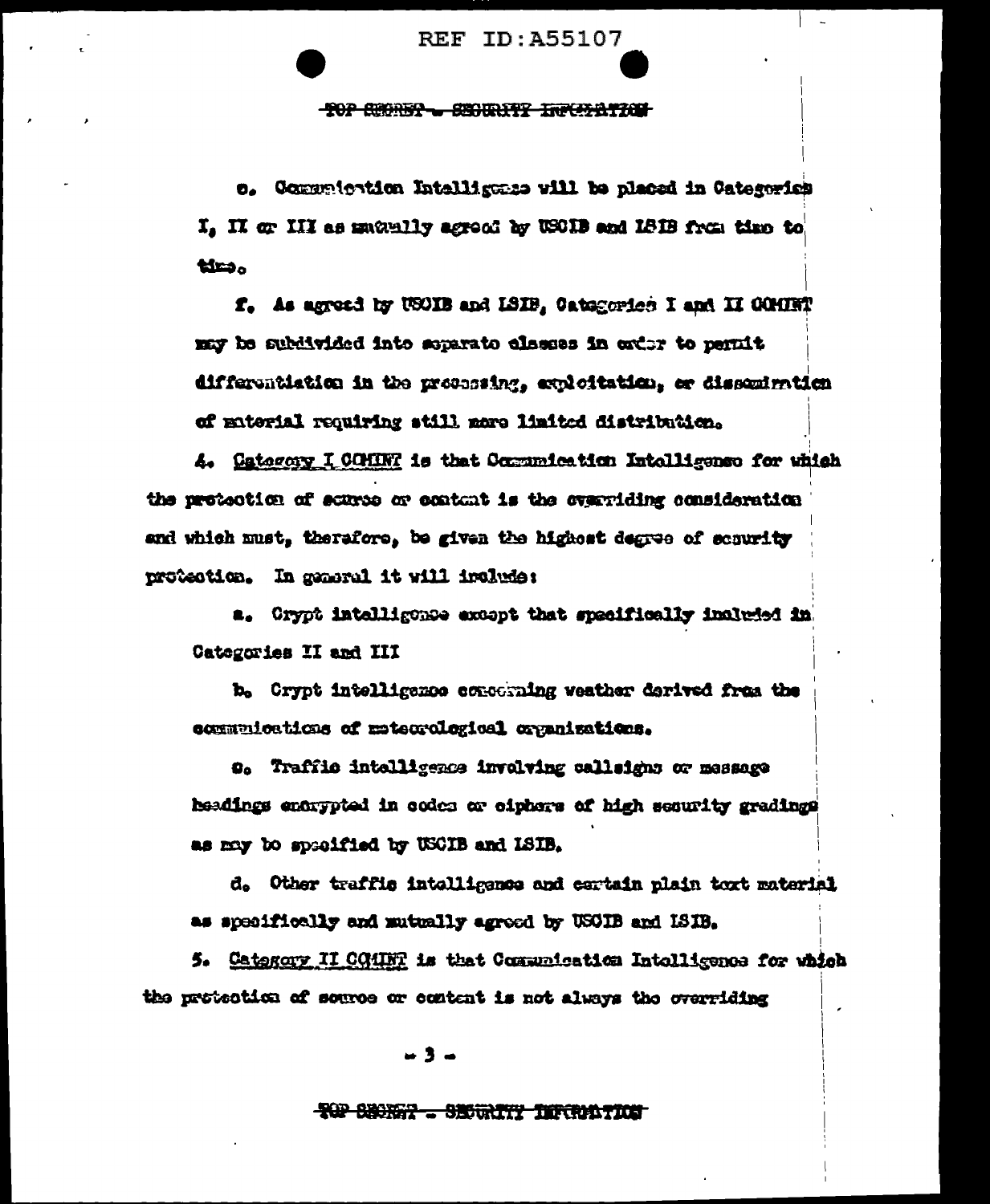

excideration and for which a less rigid standard of security is expsidered on accoptable risk. In general it will include:

a. Grypt intelligence involving selution of coics, aiphors and special systems of low socurity grading as may be specified by USCIB and LSIB.

b. All plain text and traffic intelligence not specifically included in Ontegrates I or III.

6. Gategory III COMINT is that Communication Intelligence which may be subject to the least stringent security regulations and which may require more extensive dissemination in order to provide for effective utilization. In goneral it will include certain types of low level CGHIF agreed specifically and maturily by USOIB and LSIB.

7. USCIB and ISIB shall propore and meintain in current states mutually agreed lists to indigate COMMT placed in Categories I. II and III and in such separate classes within Categories I and II as may be cstablished. These lists shall be in the form of an announce to this Appendix.

#### CLASSIFICATION AND CODEROIDS

8. Category I COUNT shall be classified TOP SEORET and shall be designated by a distinctive softward agreed on from thes to time by USCIB and ISIB, except that Crypt Intelligence concerning weather darived frem the communications of metorological organisations shall be designated by a separate codererd.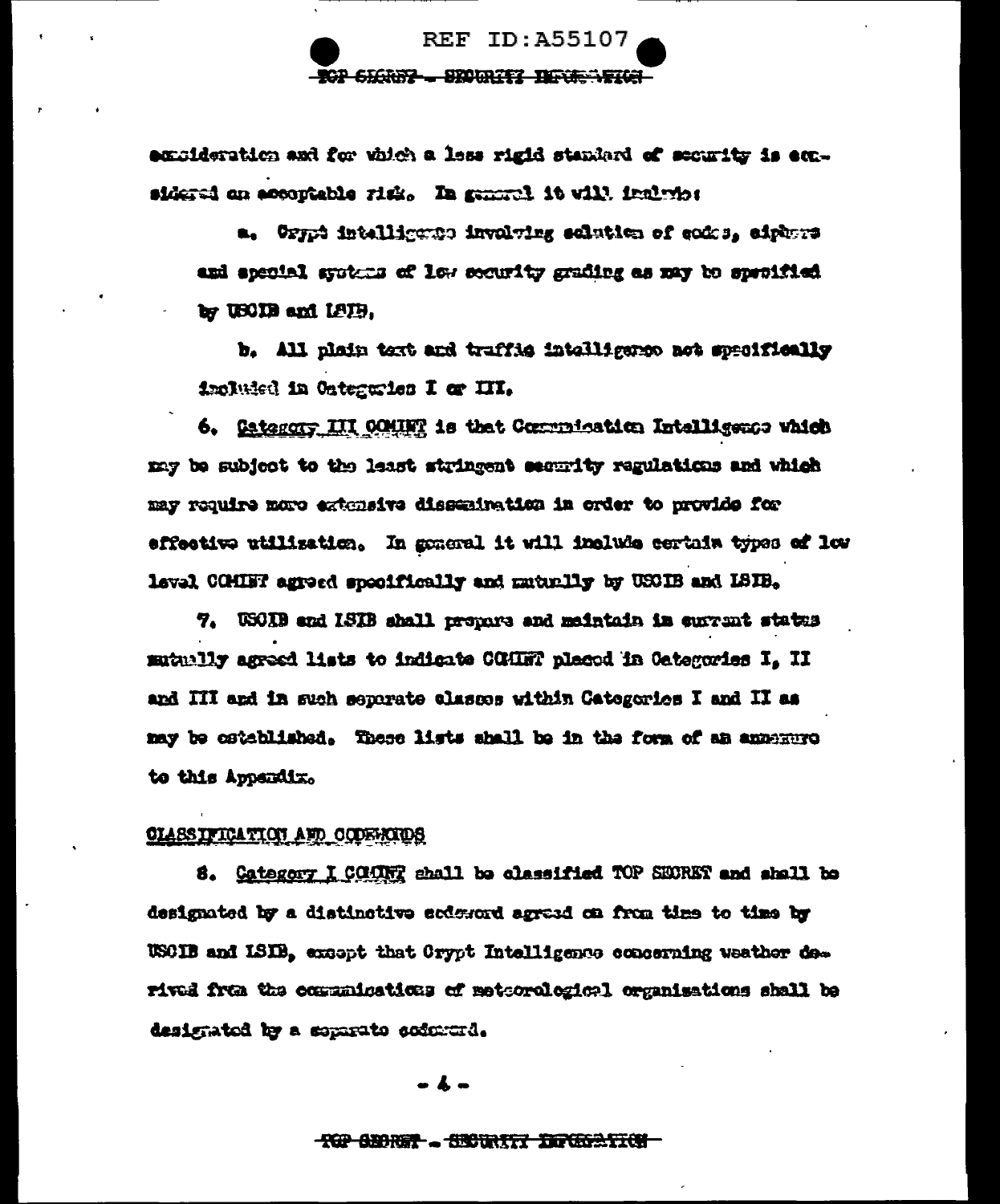**REF ID: A55107** 

TOP SPARE - SECURITY INFORMATION

9. Oategory II COUR shall to classified SECRET and shall to designated by a distinctive ecdowerd agreed on from theo to these by USIB and ISIB.

10. Onterory III COMER shall be classified not lower than SCFFIDETIAL and shall not to designated by a codeword.

11. Classea. Whomever Categories I and II COMINT are subdivided into separate classes, each additional class shall be designated by a supplementary codeword agreed on from time to time by USOIB and LSIB.

12. Rechained patental (matter) apportaining to the production of CONNET shall bear the classification and codeword(s) approxiate to the most semaitive category and class of COMINT to which it relates. Such teshnical material (matter) shall be handled in accordance with the regulations applicable to that category and class.

13. Decuments which reveal actual success, progress, or processes in the production of COMMT shall bear the classification and codeward(s) approxiate to the most sensitive category and class of COMINT to which they rolate and shall be handled in secondance with the regulations applicable to that category and class, even though such decuments may not reveal COMINT as sunh.

14. Ray traffig (i.e., intercepted traffig showing no evidence of processing for CCHINT purposes other than the inclusion of a care munber and/or an arbitrary traffic designator) shall be classified not loser then CONFIDERTIAL and sholl not be designated by a codeward.

- 5 -

#### **TOP SHIRE! .. SECRITY INFORMATION**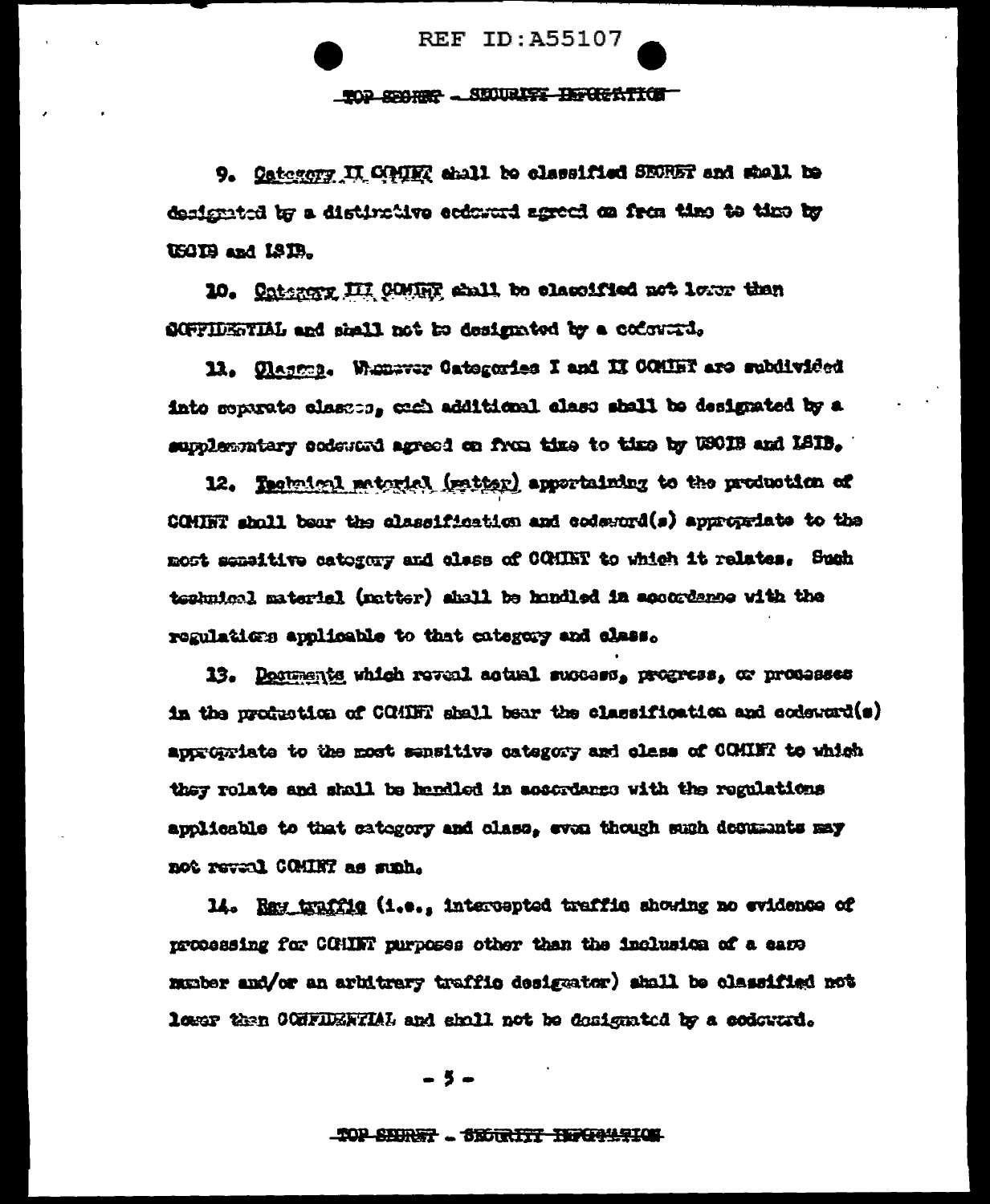**REF ID: A55107** 

#### **BOP GROUND - SECURITY INSTRUMENTOR**

15. Cofestado una to designate Catagories I and II COUNT. and generate alarmes into thisk there extogenise may be subjivided, shell thermives be shaped fied fOP SECRET and SECRET respectively, and their impliestiese shall not be made known to non-irdestricted persons, nor shall there codewords in used in their codeword sense in the prosump of non-indeptrimated reveass.

#### **HIDDINES OF SECURICIE**

16. The value of Communication Intelligence in war and peace carnet be oversatinated; consevation of the source is of supreme importunes. It is escuetial, therefore, that the production, exploitation, and dissuination of COHET, and of all related or resultant information. be stristly controlled and appropriately limited. The physical security of related documents is not alone sufficient; it is essential that all reference to the cristence of COMINT, either direct or indirect. be avoided except mong these to when the knowledge is necessary for the proper parformance of their duties. The provisions of these regulations shall apply to any intelligence which, in whole or in part, includes information which can be traced solely to COMINT sources.

17. The time light for the safeguarding of COMINT as defined herein nover expires. It is of the utmost importance that semplets and absolute silenge on all Communication Intelligence matters be mainteined by these who have ever been econtated with Communication

-6.

#### TOP SECRET - SECURITY INFORMATION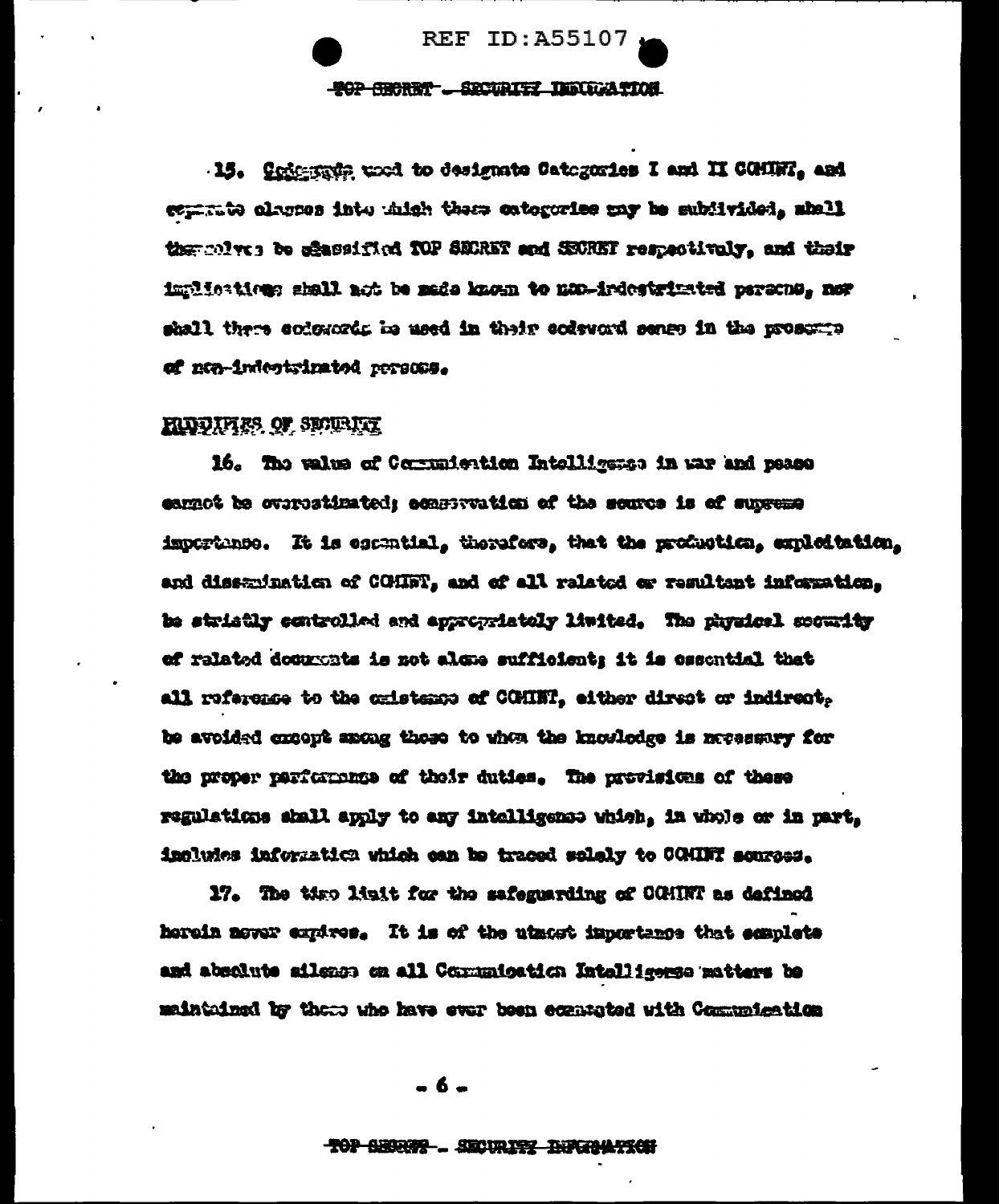## **REF ID: A55107 TOP SEGREE . GEORETZ TEFOERTION**

Intolligence cramisations and by all individual resipients of Comunication Intelligence, whether past or present, unless and to the extent that they are freed from this obligation by undetakable and categorical order of proper authority as shall be designated by the respective parties. If, at any time, indicarest untter referring to Communication Intelligence is broadmet or published, even though by proxinant people or those in authority, this does not in any way free those other persons who are, or ever have been, producers or resinients of Communication Intelligence from their continuous obligation to maintain silence in accordange with them regulations.

18. Every effort should be made to ensure that no person who has kacaledge of COMBT shall, as long as this knowledge is considered so timely and sengitive as to involve a substantial risk to the security of CGHINT activities, if compromised, be assigned to or be engaged in activities which might reasonably be expreted to place him in a position thains of hooned of enhuments on waves as well hooring of fight of create to questioning by third party muticals. Determination of the operation of this restriction shall be made in cach instance only by senior officers or officials at a level to be established by USOIB and ISIB.

19. Except in categories of persons and in individual cases agreed upon from time to time by USOIB and ISIB, all persons to be assigned to Communication Intelligence duties or to became recipients

- 7 -

#### **TOP SECRET ... SECURITY TENGIA TION**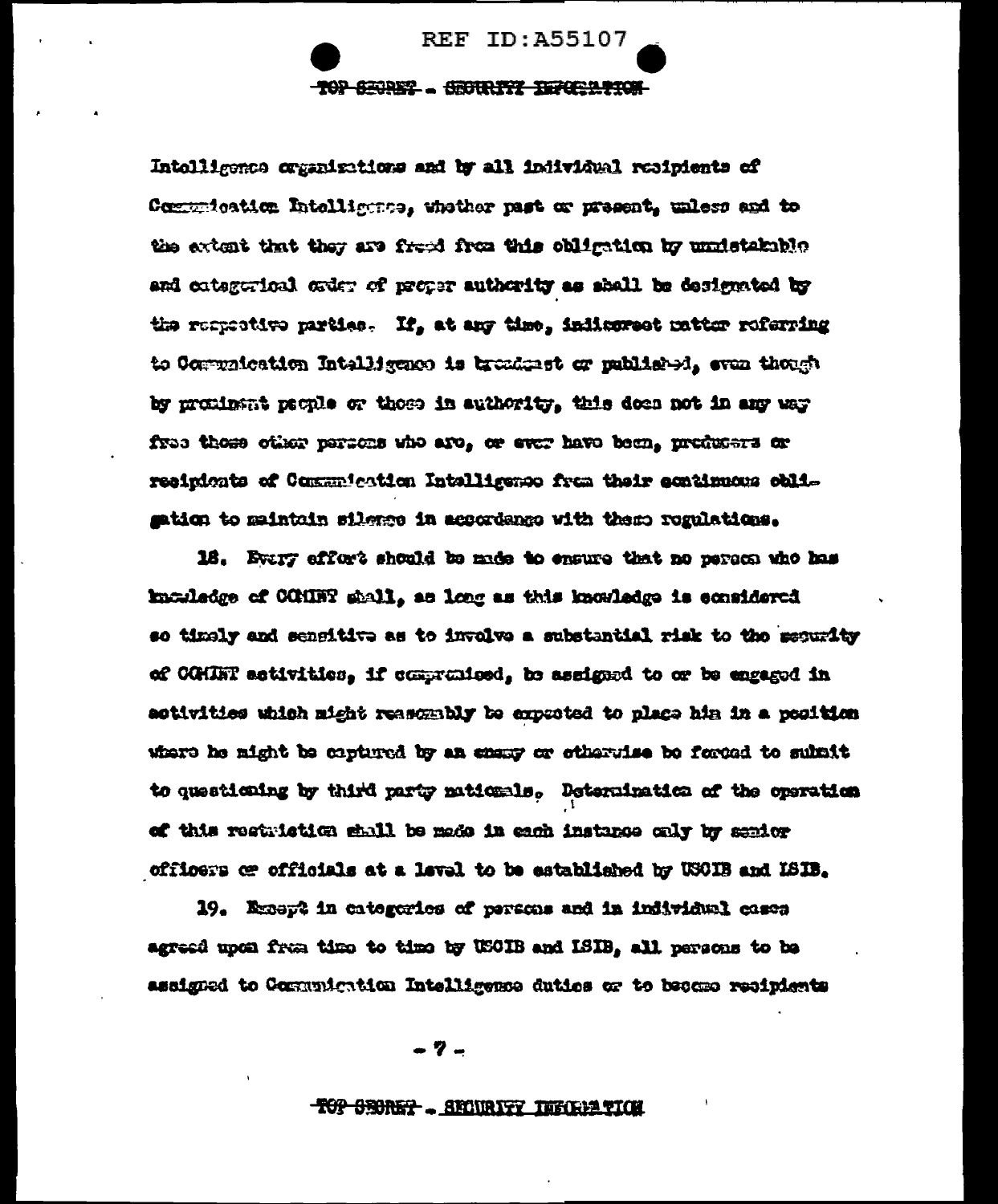

of Communication Intelligence shall be the subject of socurity investiggations and electors 12. To exame that such investigations and electences ert siniler in character, each party shall forward regulations governing then to the sther for information. It is recognized that the standards for these investigations and electroses may differ depending upon the ontagery of GRIEN to which the individual in question will have accepts, and that sugh differences will be corrensurate with the difference in the surgitivity of the COHDNT materials involved.

20. All persons to be assigned to duties involving Categories I and II COMINT or to became recipients of these categories of COMINT shall be indectrinated (i.e., instructed as to the nature of COMET and the sourity regulations and practices which govern the handling of COGINY material and COMINY activities). It will not be necessary to indeptrimate persons who will be recipients of Category III COMINT along or whose dution will involve only this category of COMINT.

a. Knosledge of specific extermies or classes of COMDFT shall be made available to indoctrinated persons only on the hasin of thair "need to know."

b. Fray effort shall be made to restrict the musher of percens indeptrimated for COURT to the absolute minimum. It is recognized as equalstant with this principle that there may he a substantial difference in the number of indeptrinated persons

**TOP SERGY ... SECURITY INFORMATION**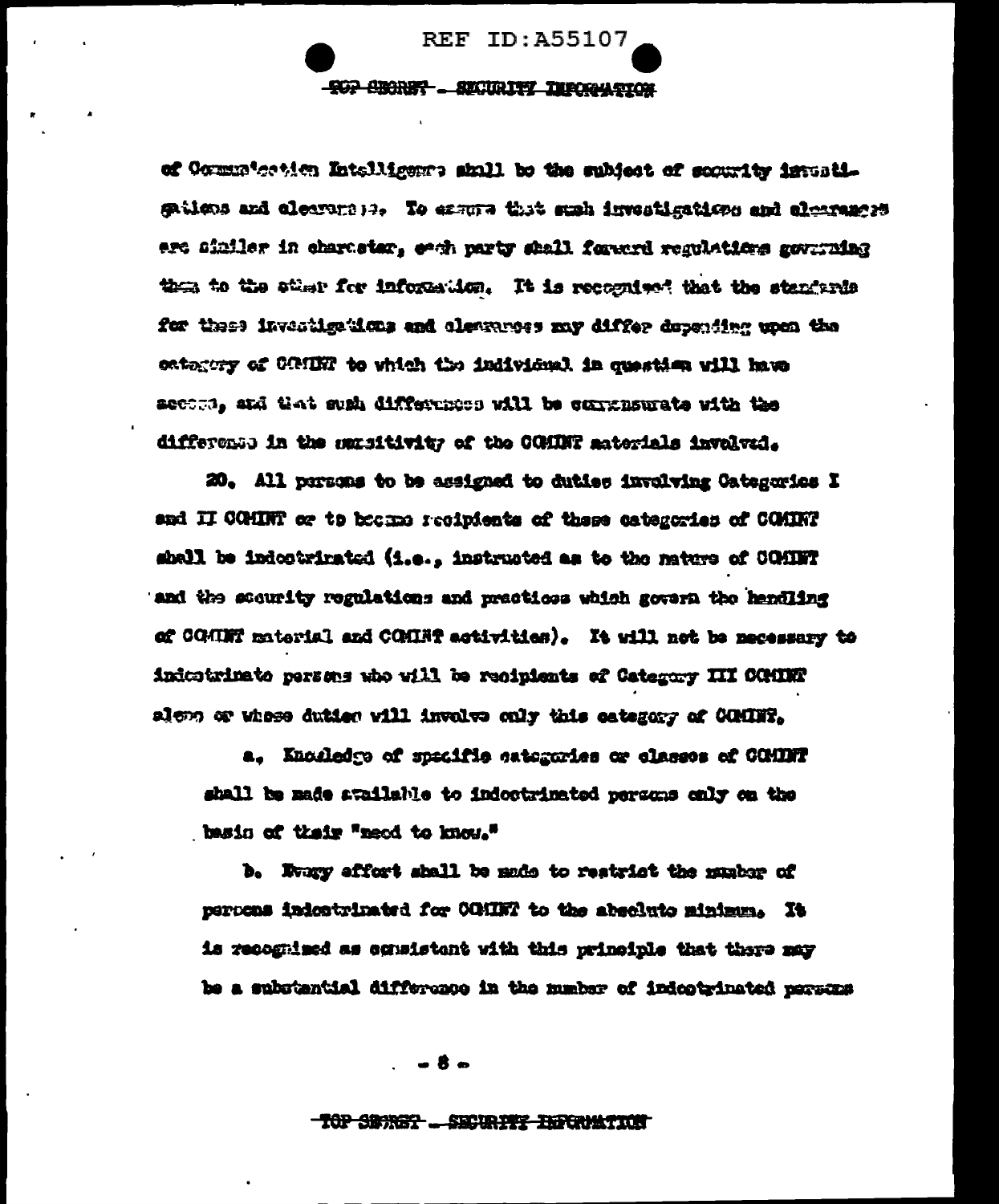TOP CONST . SENIGER TERGENGEN

**REF ID: A55107** 

having access to the different categories and classes of COMINT.

e. It shall to permissible for indeclinated presen who have access to a loss sometion category or categories and classes(es) of COMER to work within Agencies or Centors in which there are located other persons engaged in the production or emulcitation of a now sensitive entergy or chieseries and class(es) of CGHING, only so long as doe precention shall be taken (by providing segregated, secure areas or otherwise) to emsure that the activities and knowledge of such persons are equal fined to the COMINT matorial and activities for which they have 860058.

21. In time of we or currently, or under other specific conditions, as agreed by USCIB and LSCB, emerginged occasions may arise where it is considered essential for an individual to take up duties involving Communication Intelligence before a security investigation and clearance can be completed. In such cases, the person conserned may be suitably indestrinated on the authority of such sonior officers or officials as are dosignated by the respective parties. In all such cases, steps shall be taken to ensure that security investigations and classrapes are completed as som as pessible after indestrimation.

-TOP-CERRET ... SECURITY INFORMATION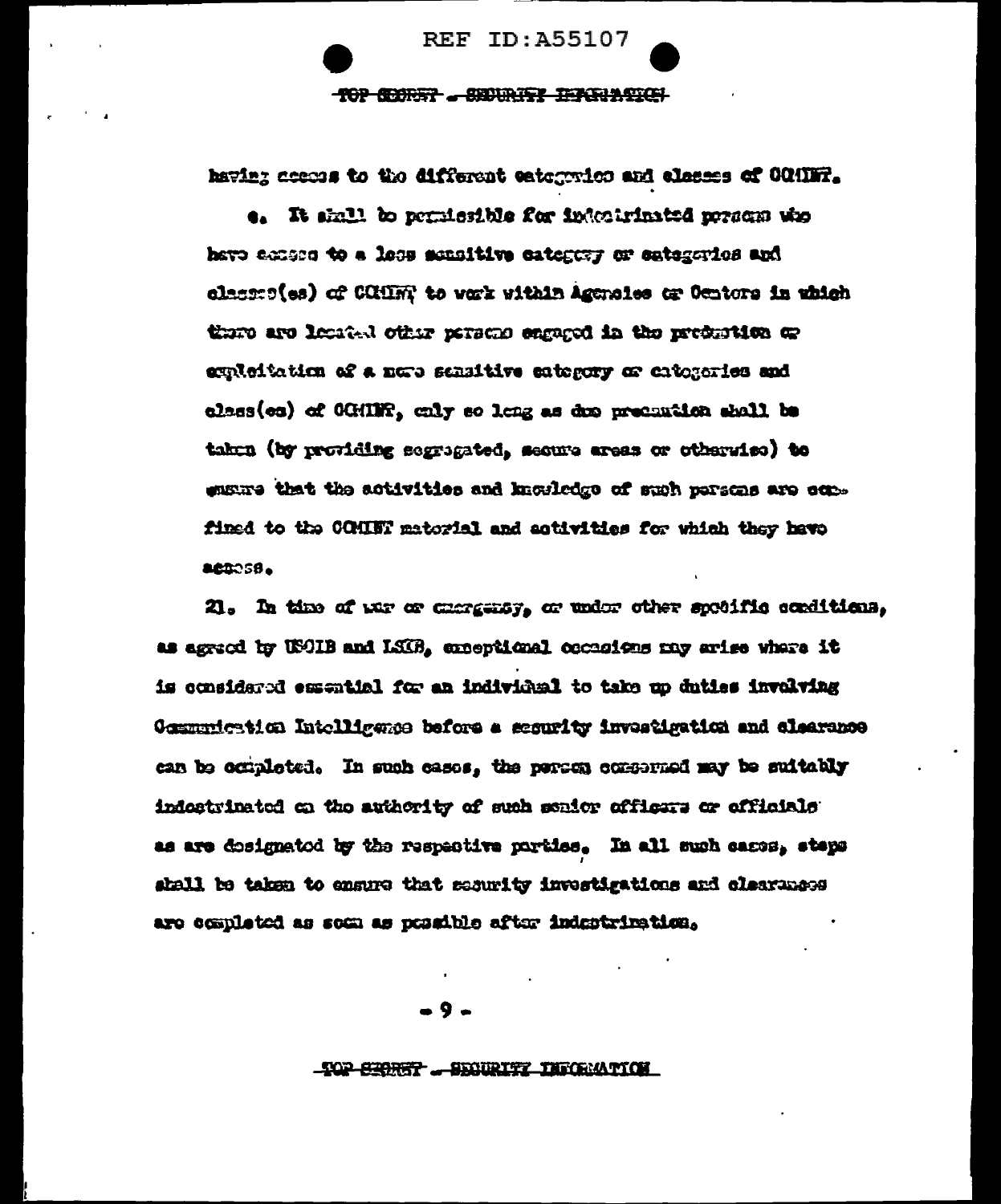**REF ID: A55107** 

TOP SEGREG. SECOURTY THROUGHING

22. USCIB and ISIB shall maintain equalists lists of persons entwatly having access to Gategories I and II COMINT under their respective Governments.

23. USODE and 1810 shall keep sach ofter fully informed of the Depurt ants, Ministrice, Agonsies, Officts, Neadquarture, and Commade resolving Catogories I and II CONDIT, or either of them, or any one or nore classes thoreof, indicating the approximate number of indectrinated persons having access to each entergy and class.

24. He matical of one party shall be permitted scopes to the other party's COMET aggraiss or COMET materials or knowledge of the existence thereof, unless he has been approved by his parent agency or Board and has been properly indestrinated. Such access or knowledge shall at all timp be limited strictly to the extegery or extegeries and class (se) of COMET for which the person ecrosized has been given access and approved by his parent agency or Board.

25. Except as implicitly involved in the sparation of paragraphs 27 and 32 billy, decustats exataining Catagories I and II COMINT and technical micrial (matter) or information revealing actual success. progress or processes in the production of these categories of COMBIT shall runin emlusively in the custody of indeptrimated persons. secure frum examination by nex-indectrinated persons.

 $-10 -$ 

<del>Top Seorsy . Skitcheff Inflandsi</del>o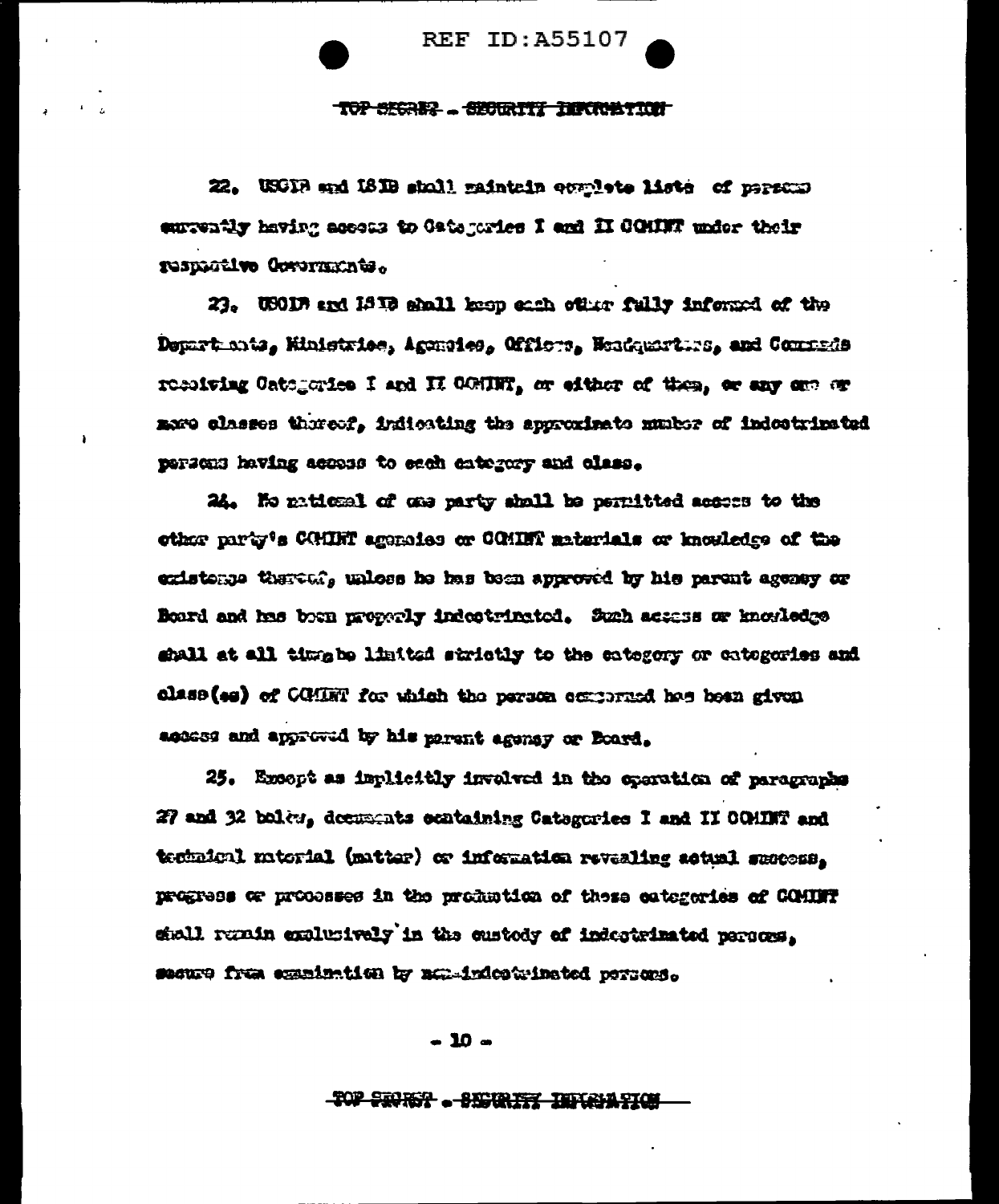**REF ID: A55107 -900 SHORF ... SECONDED DEPOSITENT** 

 $EO 3.3(h)(2)$ PL 86-36/50 USC 3605

## **ENEURS OF DISSECTATION**

26. To besis primiple gevening the production, exploitation, and dissumination of OGHR is the "mod to know," Rech item of COMIFF shall, therefore, be made known only to these individuals who require it in the performance of their duties and, except as spreificully provided in prougraphs 27 and 28 balon, have been indoutlimind and authorized to have actoss to the particular estegory or class of COMINT to which such its apportains.

#### $-11-$

<u> TOP SECREP . SKAIRT TERRIATION</u>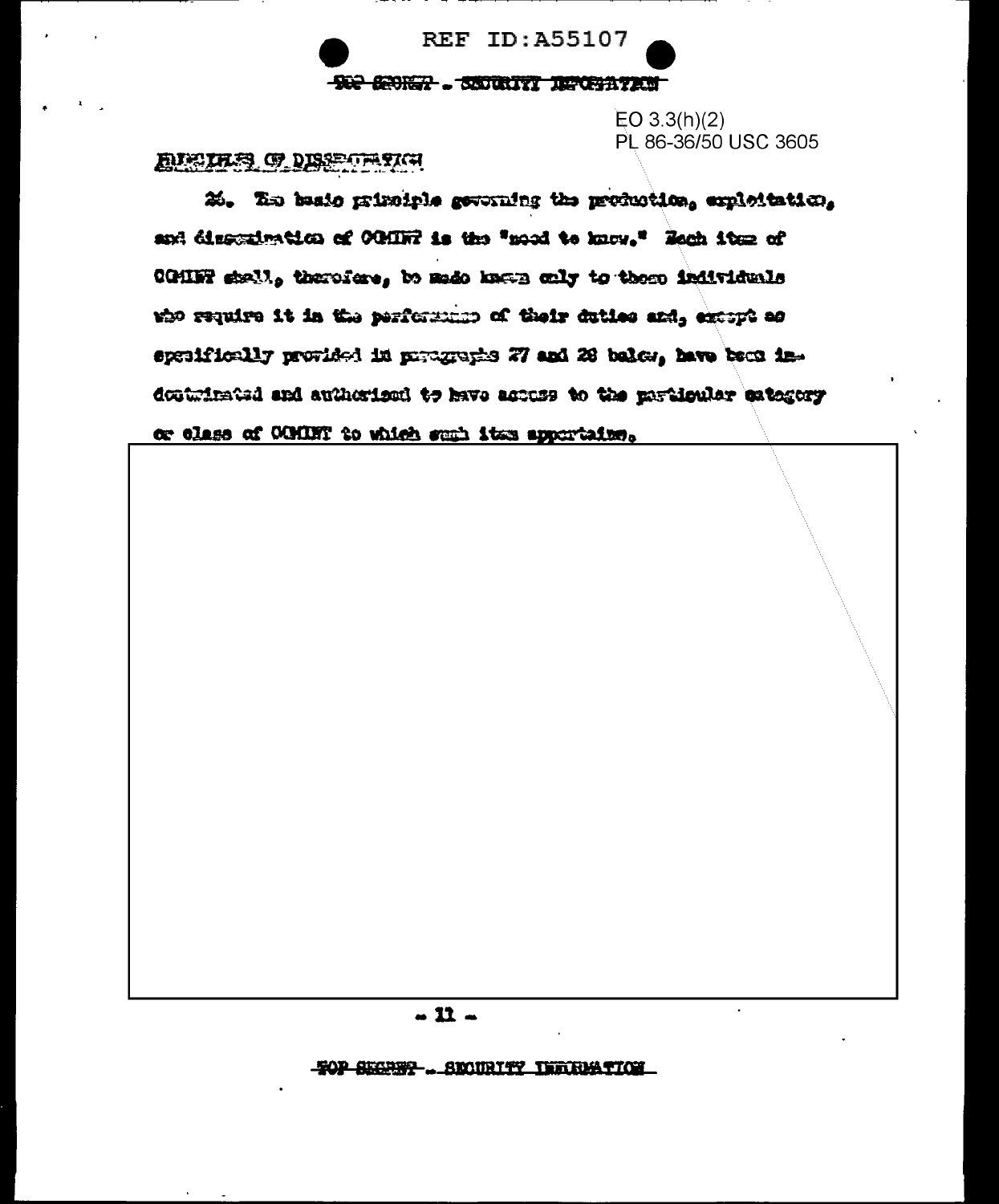**REF ID:A55107** 

EO 3.3(h)(2)<br>, PL 86-36/50 USC 3605

 $\overline{\phantom{a}}$ 

 $\epsilon$ 

 $\sim$ 

**TOP SERIES - MEERING DE COATEGY** 

 $\bullet$ 

TOP CHORSE - SECURITY INFORMATION

 $\ddot{\phantom{a}}$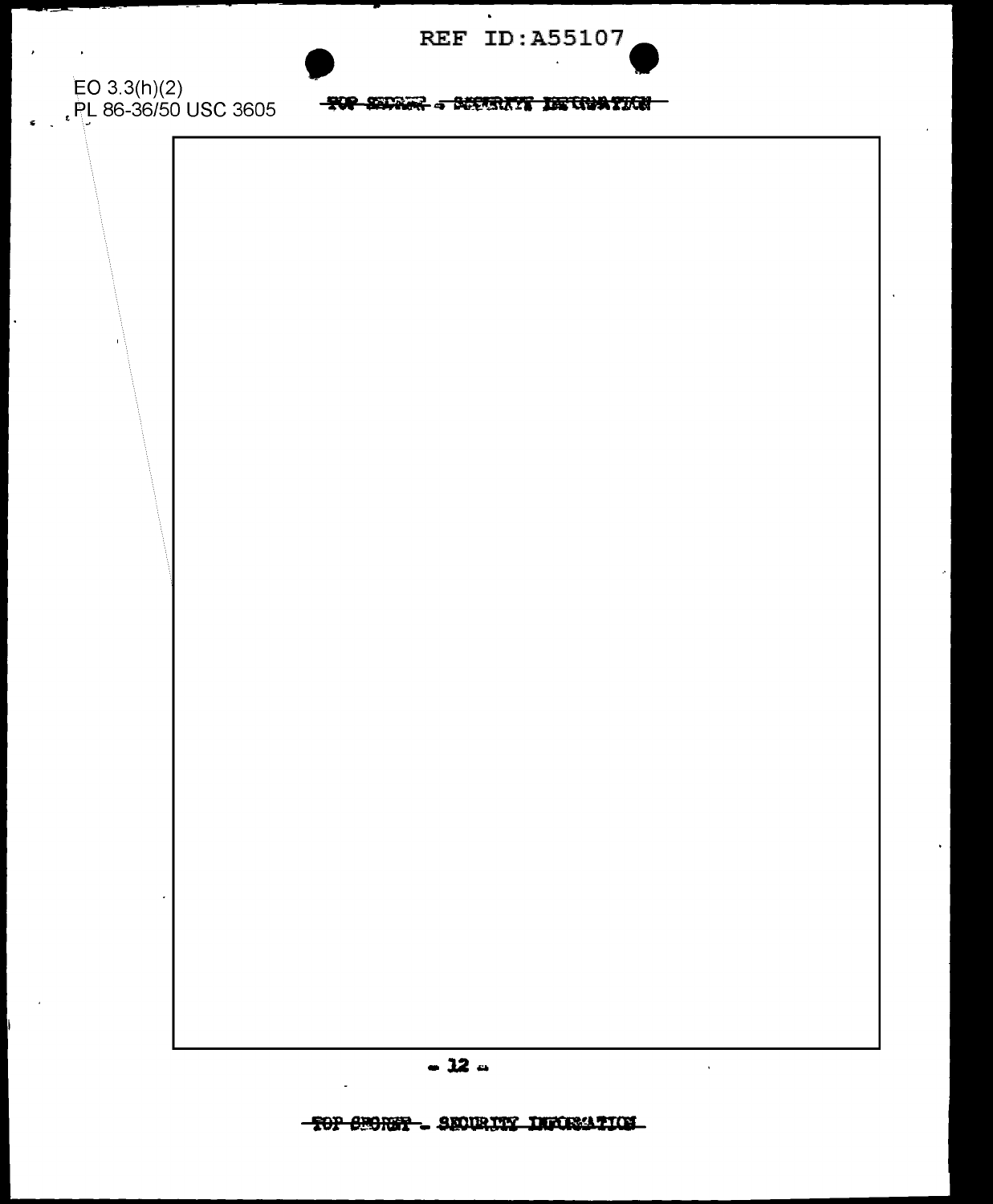| <b>REF ID: A55107</b> |  |  |  |  |  |  |  |  |
|-----------------------|--|--|--|--|--|--|--|--|
|-----------------------|--|--|--|--|--|--|--|--|



### TOP CRONET - SEDURITY INFORMATION

 $\cdot$  EO 3.3(h)(2)<br> $\cdot$  PL 86-36/50 USC 3605

 $\lambda$ 

 $\mathbf{r}$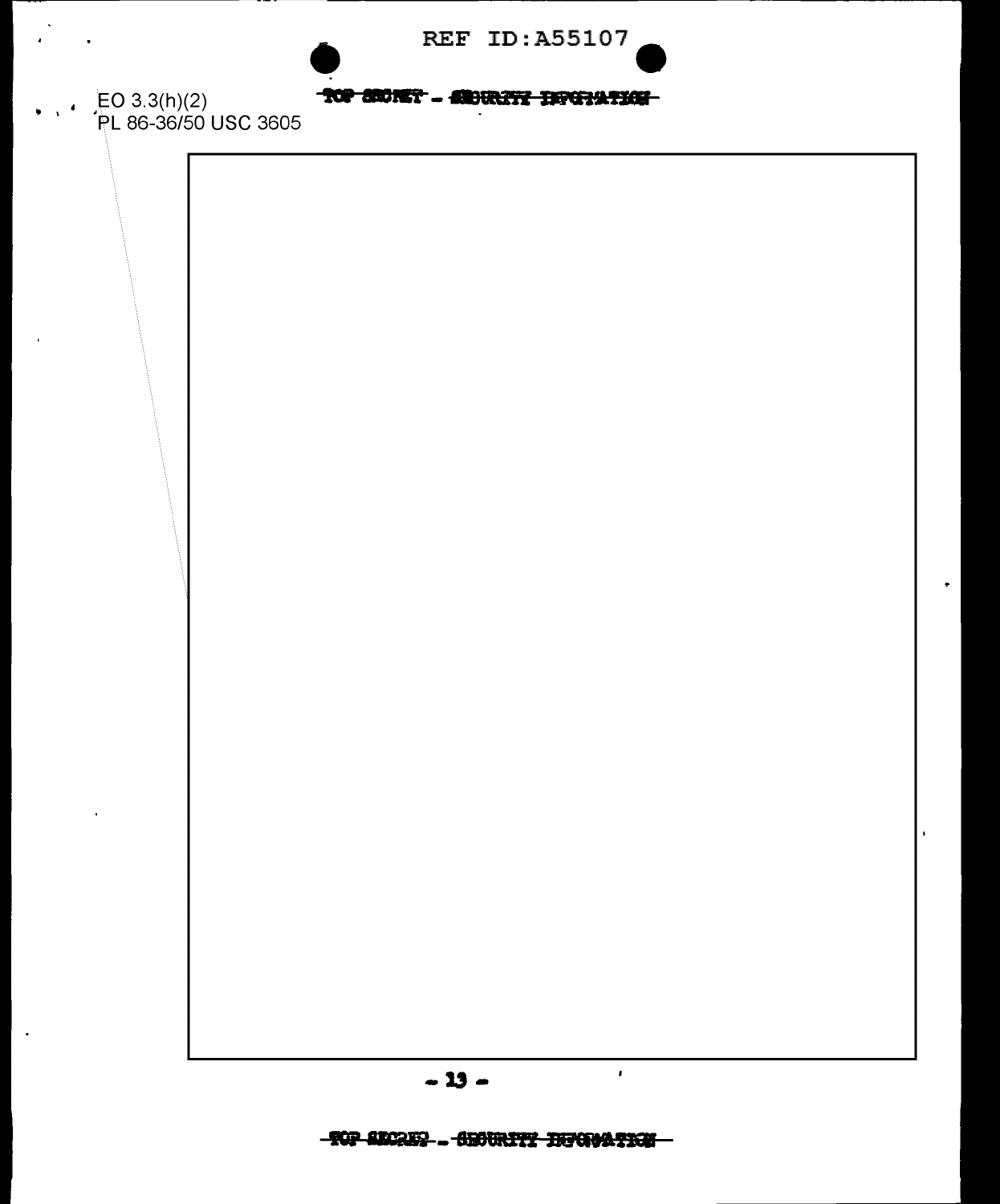**REF ID: A55107** SCA SUCHER - SOCIETY TENCHATICH

s. In making the emergings described in paragraphs 2% and d above, a studied effort shall be mole to ensure that incufar as punible, estima carnot be attributed to Categories I and II COMET samues. Any necessary exports which shall be an unrited that the subjent matter centot to traced sposifically to theme sources (with mans, times, positions, and other data identical with that from criginal dearybod texts caitted or cerofully disguised wherever monathle). If such a commuteriation is to be transmitted by a moune exposed to interpretion, it shall be exerpreed in the available ervotementis channel or einher of greatest sourity and mestlimited distribution. The COUNT ecdrure's shall not be used in experient with such a scappication. Unintegrated personnel involved are to be given only the minimum information they require.

26. Category III COMINT may be disseminated in accordance with the nomal practice of each party as regards intolligence materials of sinilar classification, provided that:

a. Whenever Category III COMBT, including any intelligence which in whole or in part can be trueed solely to Category III COMIET sources, is to be transaitted by a means exposed to interception, it shall be transmitted in plain lenguage only when there is no suitable means of sesure communication. Such plain language transmissions shall be in the form of operational orders

 $-34-$ 

#### TOP GEORGE - CENTRITY INFORMATION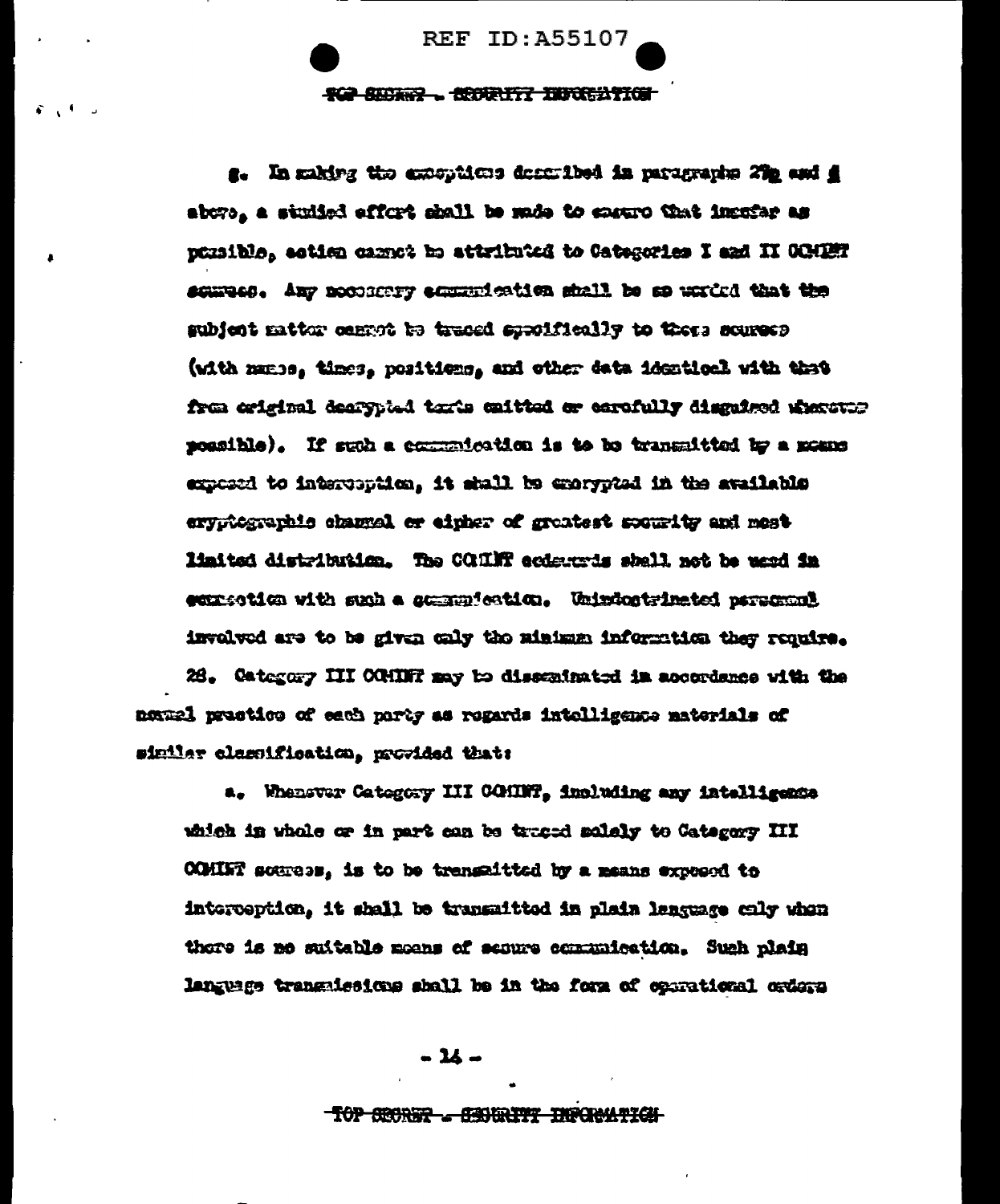**REF ID: A55107** 

#### **TOP SERIES . BEARING LEFORATION**

 $EC 3.3(h)(2)$ PL 86-36/50 USC 3605

> as esting has the schiest matter cannot be track appointed in **to the COURT BUTTION**

e. Category III CONDR, imigring any intelligence which in while or in part can be traced selely to Category III COMING sources, shall not be disseminated to third perty recipients except under the fallowing conditione:

(1) In the event of COMET arrangements with third parties . within the frematick of allied comments, Catogory III COMIN? my to released to thise third parties in accordance with the morisions of Appendix P and its pertinent amments.

(2) During astive military hostilities or in the case of an excreency involving a matter of importance to the national accurity of either party, Category III COMING may be discussioned to nationals of third parties who are engaged directly with the We or UK in these hostilities or are allied directly with the US or WE in dealing with the energency involved. The determination of a requirement to make this exception shall be make only by senior officers or officials at a level to be established by USCIB and LSXB.

- 15 -

#### TOP SECRET - SECRET TECHNITIC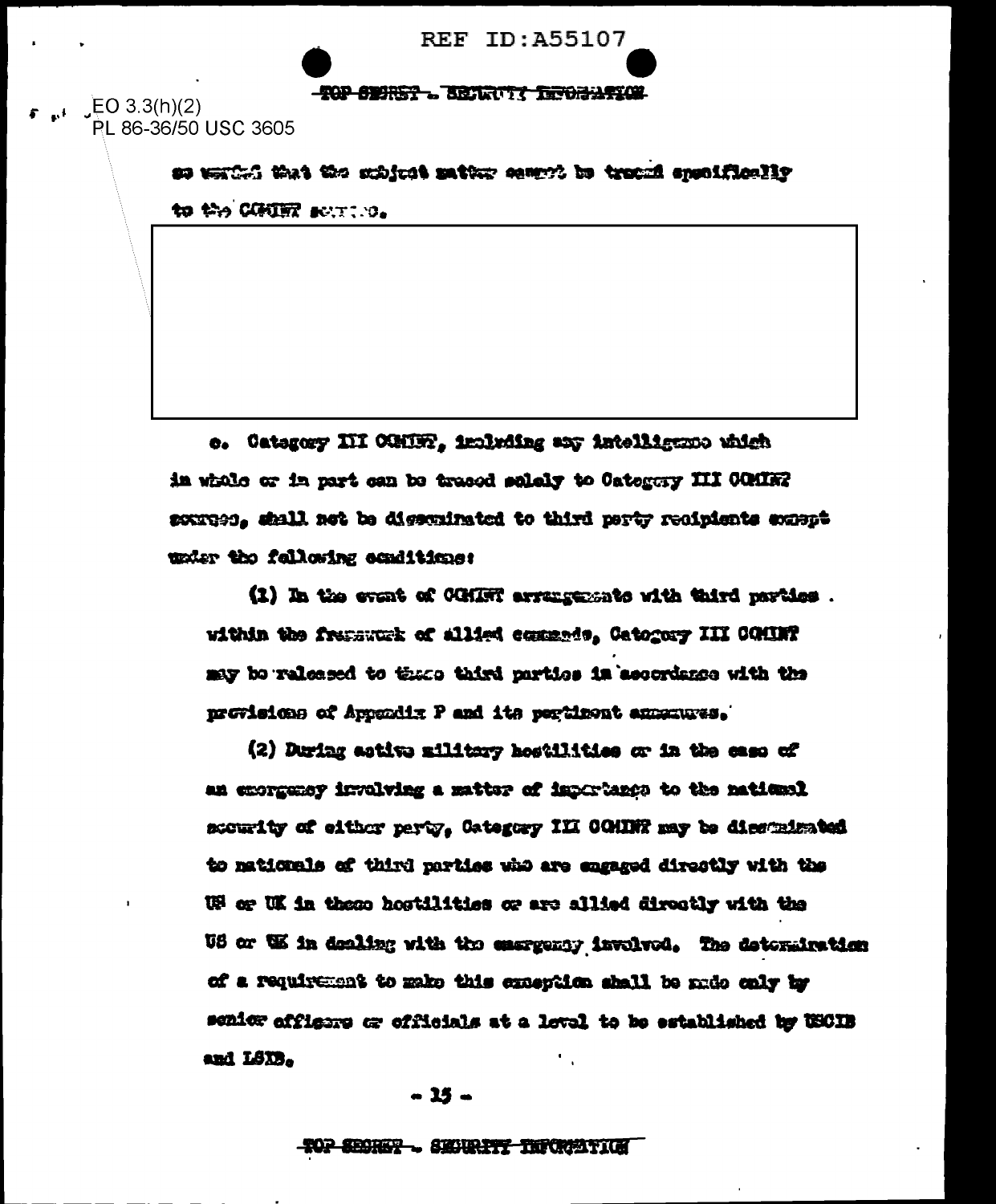**ROP BEAUTY ... EXPIRITE THROP RYICH** 

**REF ID: A55107** 

29. In the event that sitter porty professe individual items of CONDET which, by reacca of the extrace straitivity of their source or emusicat district carb multerinate betagl exam a ming od historic dustance be given to the estegary or clare of COMIN within which they fall. it will be for the originating party to indicate the nature of the special actiling desired and to request that the other party affect anilogic limited dissuination.

30. Communication Intelligence aboli never under any circustances er in any form be dissuinated to any Ministry, Department, Agency, Organisation, Office, or individual from which or from whom it might reascmely be expreted to find its way, cfficially or extra-officially, into the possession of any person or group who could use it for educately. competition or occurred all are advantage.

#### **FRONTAINER**

31. The appropriate classification and codeword aboll appear on every sheat of paper which contains or discloses Categories I and II COMMT, toohnical material (matter) appertaining to these categories of CCMINT, and documents which reveal actual suppees, progress or proceeses in the production of these categories of COMINT. This rule applies to maps and charts on which are plotted data and information derived from

these categories of COMINT.

 $EO 3.3(h)(2)$ PL 86-36/50 USC 3605  $-16-$ 

TOP GEORET - SECURITY INFORMATION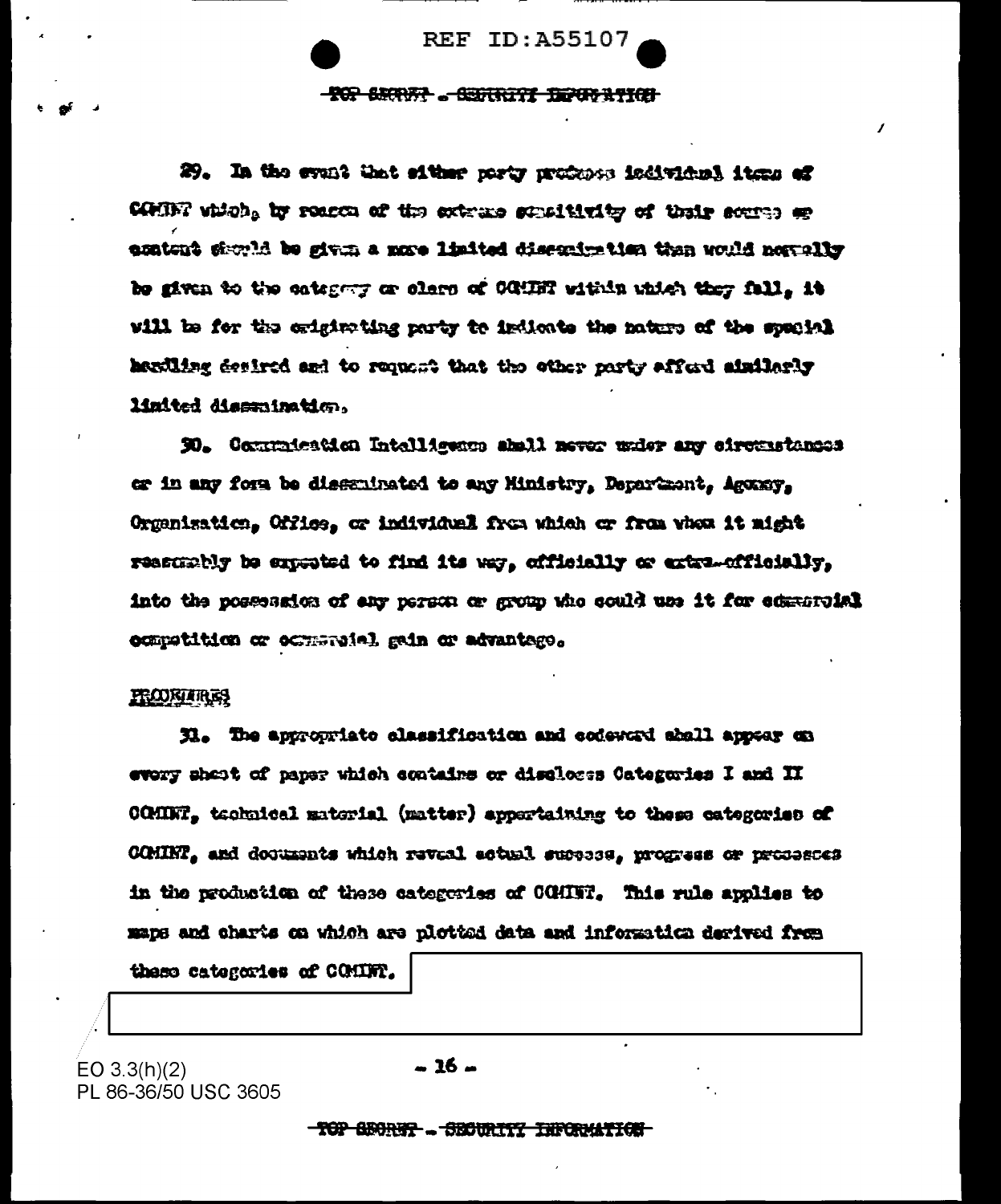| <b>REF ID:A55107</b> |
|----------------------|
|----------------------|

EO  $3.3(h)(2)$ PL 86-36/50 USC 3605

د قع

**TOP GENET ... SENIUTE EXPOSITION** 

32. Category I COHINT and TOP SECRET technical material (matter) shall not be transmitted in plain language except as follows:

a. Secled, by sufeband channols, over rendes specifically approved by USOIS or ISIB. Such approval will be the exception where such routes involve air or land transport over the territory of a third party.

b. Over landlines specifically approved in each instance by USOIB or 181B.

 $-17-$ 

TOP SHORET .. SECURITY INFORMATION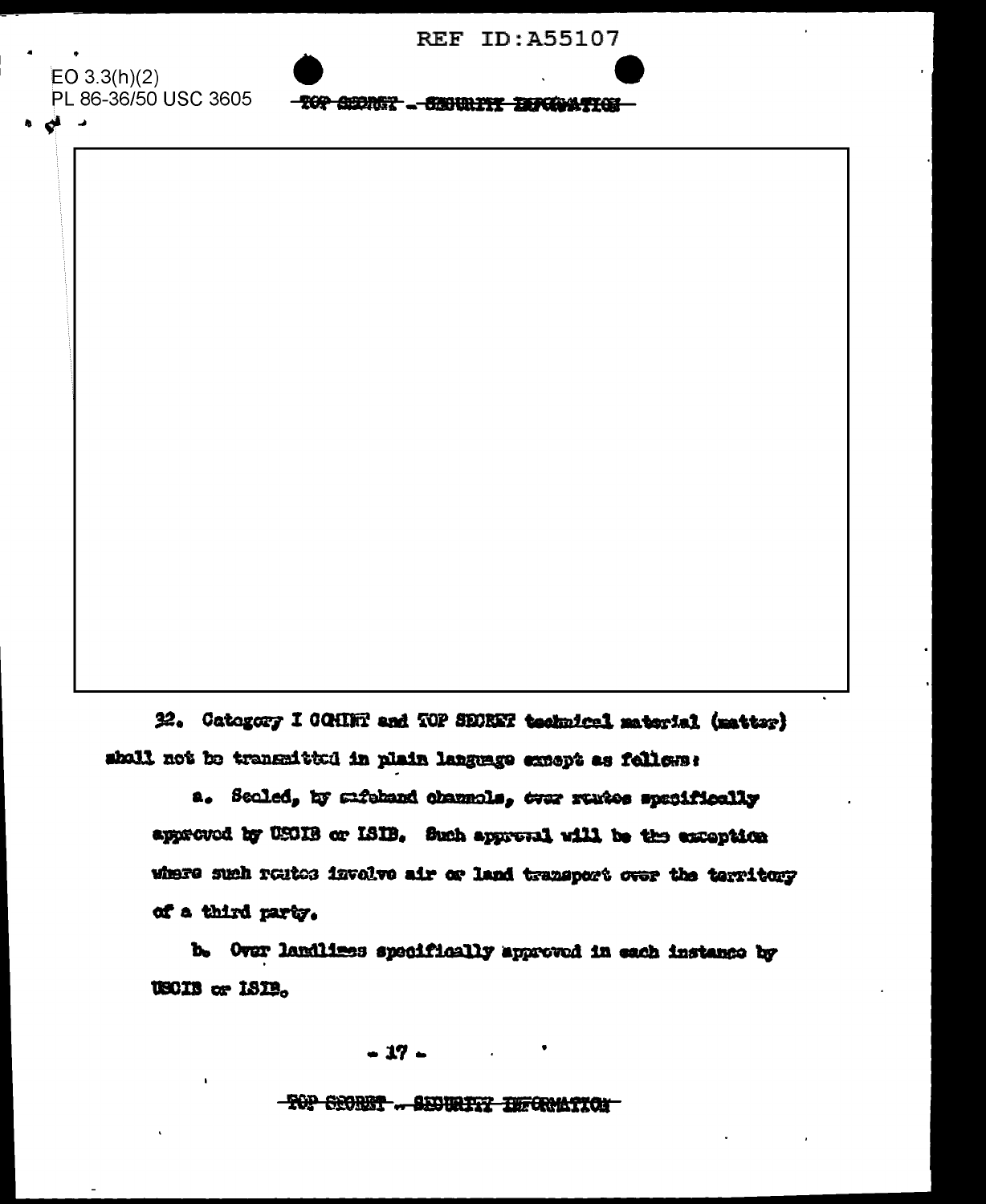**TOP SHREE--8BHREEF INFOUNTION-**

**REF ID:A5510)** 

e. Over completely protunted lessl communication arrivans emighting internal to aggrains or effices producing or utilising Commutextions Intelligence.

33. Category II COHINY and SEDREY toolwicel material (matter) -mag at heliver as deen excrete the shale at tratification dive fiest graph 32 above or by protested pretal chemosis over routes approved by  $UBOB$   $C = LSPR$ .

14. Category III COMINT and CONFIDENTIAL technical raterial (matter) should be trancattted by COMINT chargely wherever possible. but may be transmitted by essuntigal shownle wed for intelligens miterials of similar elassification. It shall not be transmitted in plain language by a means expocad to interception except as provided in paragraph 200.

35. Raw traffic classified CONFIDENTIAL shall not be transmitted in plain language except as provided in paregraphs 32 and 33 above. The restrictions on the corregance of raw traffic over the territory of third parties may be rolaxed by USOIB or ISIB exacut that such relaxation will be elemented betwelphe offers war to see odi al molitances od to the third party invalved.

36. Rosept as provided in paragraph 27g above:

a. Category I COMINT and TOP SECRET technical material (matter) transmitted in encrypted form shall be encrypted in special cryptographic channels or cyphore expressly provided for these subjects.

#### - 18 -

#### **TOP SECRET - SECORITY INFORMATION**